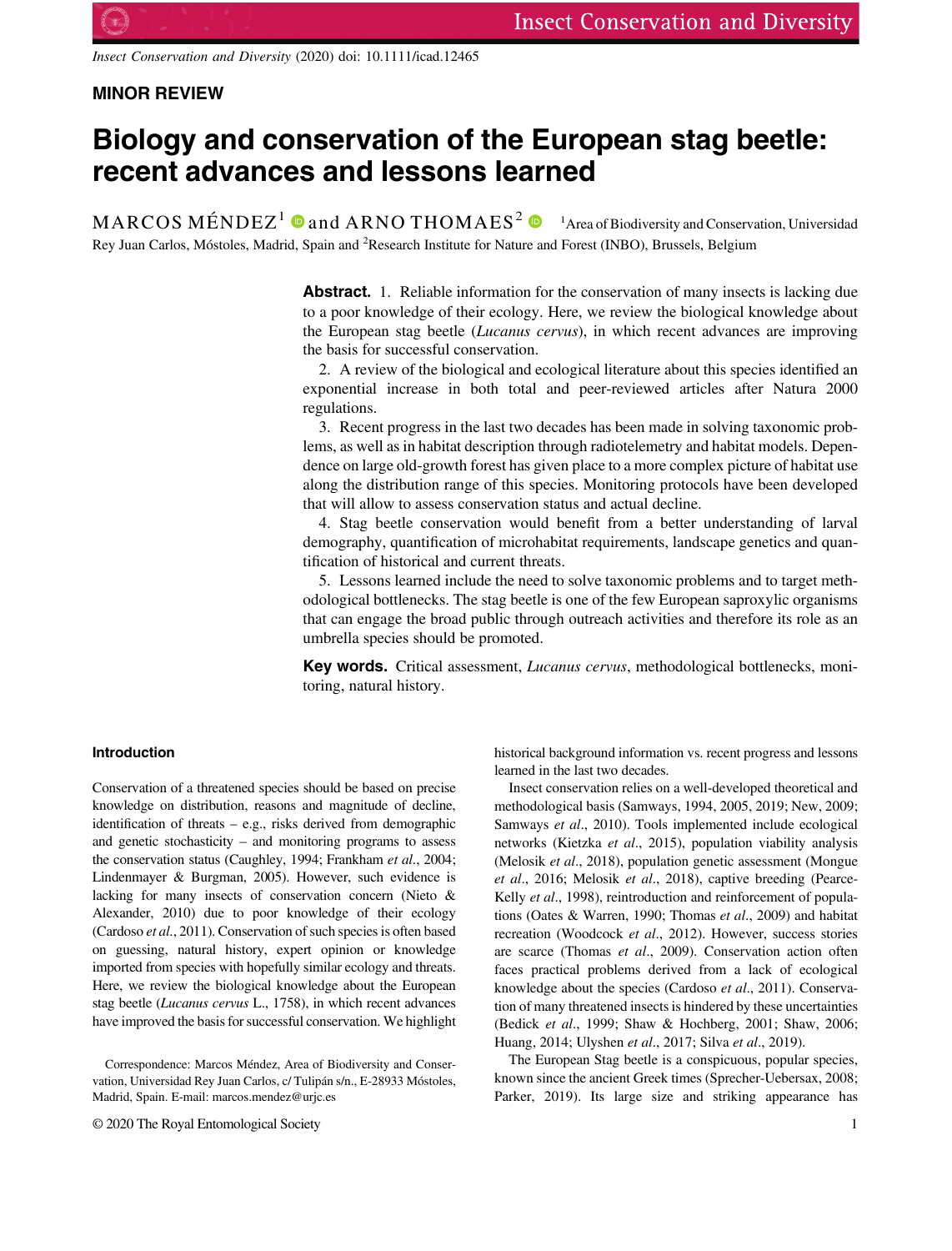prompted a lot of attention among entomologists. As a result, faunistic and natural history reports have been published beyond count and it has become an icon for insect conservation in Europe since its inclusion in the Bern Convention. This could give the impression that its biology is well understood. However, progress has been slow. Until very recently, management had to rely on classical literature, that had four main drawbacks (Table 1): (i) "common wisdom" that could not be traced back to any published source, (ii) very general statements with no quantification, (iii) anecdotal, rather than systematic, observations or (iv) conflicting information among sources. In addition, the elusiveness of this beetle, that flies at dusk and whose larvae develop underground for several years (Bardiani et al., 2017), has been a persistent obstacle for proper biological studies. This situation is being reverted thanks to recent studies that address these drawbacks and offer guidance for conservation actions. In the last decades, several peer-reviewed articles (Harvey et al., 2011a; Bardiani et al., 2017) and books have summarised its biology (Klausnitzer, 1995; Mader, 2009) and at least five PhD theses have been devoted to different aspects of its ecology and conservation (Sprecher-Uebersax, 2001; Rink, 2006; Harvey, 2007; Romiti, 2017; Tini, 2017). With over 40 papers included in the Science Citation Index (SCI) solely devoted to this species, the European stag beetle is among the best studied beetles of conservation interest.

Therefore, the aim of this article is to review what is known about the biology and conservation of the European stag beetle, stressing recent advances and lessons learned in the past two decades. Based on a literature survey on the ecology and biology of the stag beetle, we: (i) identify fundamental evidence for the conservation of this beetle and clearly separate background information and natural history from recent progress; (ii) highlight major gaps in current understanding of the ecology of this iconic species and suggest ways to fill these gaps; and

Table 1. Four causes of poor ecological knowledge of the European stag beetle that needed to be overcome to achieve sound conservation, illustrated with a few, non-exhaustive, examples.

| 1. Common wisdom not traceable back to published sources                                     |
|----------------------------------------------------------------------------------------------|
| The main threat is habitat loss (claimed in, e.g., JNCC, 1995, with                          |
| no support).                                                                                 |
| There are 4-year cycles in abundance (claimed in the study by                                |
| Drake, 1994, with no support).                                                               |
| 2. General statements with no quantification                                                 |
| Number of eggs laid (Tochtermann, 1992).                                                     |
| Larval habitat (Palm, 1959).                                                                 |
| 3. Anecdotal, rather than systematic observations                                            |
| Fights among males (Braatz, 1914; Baudrimont, 1931;                                          |
| Tippmann, 1954).                                                                             |
| Massive swarms of males (Tippmann, 1954; Wüest, 1993).                                       |
| 4. Conflicting information among sources                                                     |
| Habitat: forest (Palm, 1959; Pawłowski, 1961; Kuźmiński                                      |
| <i>et al.</i> , 2020) vs. open (Hachtel <i>et al.</i> , 2006; Thomaes <i>et al.</i> , 2008b; |
| Fremlin, 2009).                                                                              |
| Larval development: 2–7 years (Pawłowski, 1961; Radnai, 1995;                                |
| Bowdrey, 1997; Rink & Sinsch, 2008a; Hendriks & Méndez, 2018).                               |

(iii) distil lessons learned that may inspire researchers to tackle similar information gaps to the ones identified for the European stag beetle.

#### Literature survey

We conducted a literature search of papers dealing with the biology, ecology and conservation of the stag beetle included in Web of Knowledge as to 1 April 2020. We used "Lucanus" or "Stag beetle" as search terms. From the 60 papers retrieved, we retained the 41 papers (SCI papers) in which the European stag beetle was the main topic. In addition, we used the literature gathered for more than 10 years by both authors and searched the entomological literature outside SCI, using repositories of scholarly literature (Google Scholar, Research Gate, JSTOR, Biodiversity Heritage Library) and contact with colleagues. In total, we compiled 269 scientific references. Although far from exhaustive, this overview encompasses much of the relevant literature. We sorted this literature into six main topics: (i) taxonomy, including faunistics, biogeography, and phylogeny; (ii) genetics, including population genetics, genetic markers and genomics; (iii) physiology, biochemistry, and biomechanics; (iv) ecology, excluding conservation; (v) conservation, including threats and monitoring; and (vi) others, including miscellaneous information. Allocation to a topic was based on the main result of each paper. Papers dealing with many topics were allocated to the category "others".

Studies retrieved originated from 21 countries that span most of the distribution of the species, but mainly western Europe (Supporting Information Table S1). Almost two thirds (61%) of the literature has been published since 2000, after this species was included in the Natura 2000 network of the EU (Fig. 1). Since 2000, the number of topics addressed as well as the number of SCI papers has grown exponentially (Fig. 1). Thus, we used 2000 as a pragmatic time point to separate background information from recent advances. In the following, we summarise this literature, briefly summarising the background information and highligting progress in the last two decades.

#### Taxonomical problems

Lucanus cervus has a wide distribution within Europe, ranging from Portugal to the Ural mountains in Russia and from central Spain, central Italy, Greece and Caucasus to southern Sweden (Harvey et al., 2011a). In Southern Europe it overlaps with four other Lucanus species: L. barbarossa (Fabricius, 1801), L. ibericus Motschulsky 1870, L. pontbrianti (Mulsant, 1839) and L. tetraodon Thunberg, 1806 (Bartolozzi et al., 2016a).

Considerable morphological variability in mandibles and antennal club (Colas, 1962; Lacroix, 1962, 1969; Mal, 1972; Clark, 1977; Bessonat, 1983) within its distribution range has led to the description of several forms and subspecies, such as pentaphyllus, capreolus and pontbrianti in Europe (Baraud, 1993) and subspecies L. c. akbesianus, L. c. judaicus, L. c. laticornis and L. c. turcicus in Turkey and minor Asia (Didier & Séguy 1953; Baraud, 1993; Bartolozzi et al., 2016a).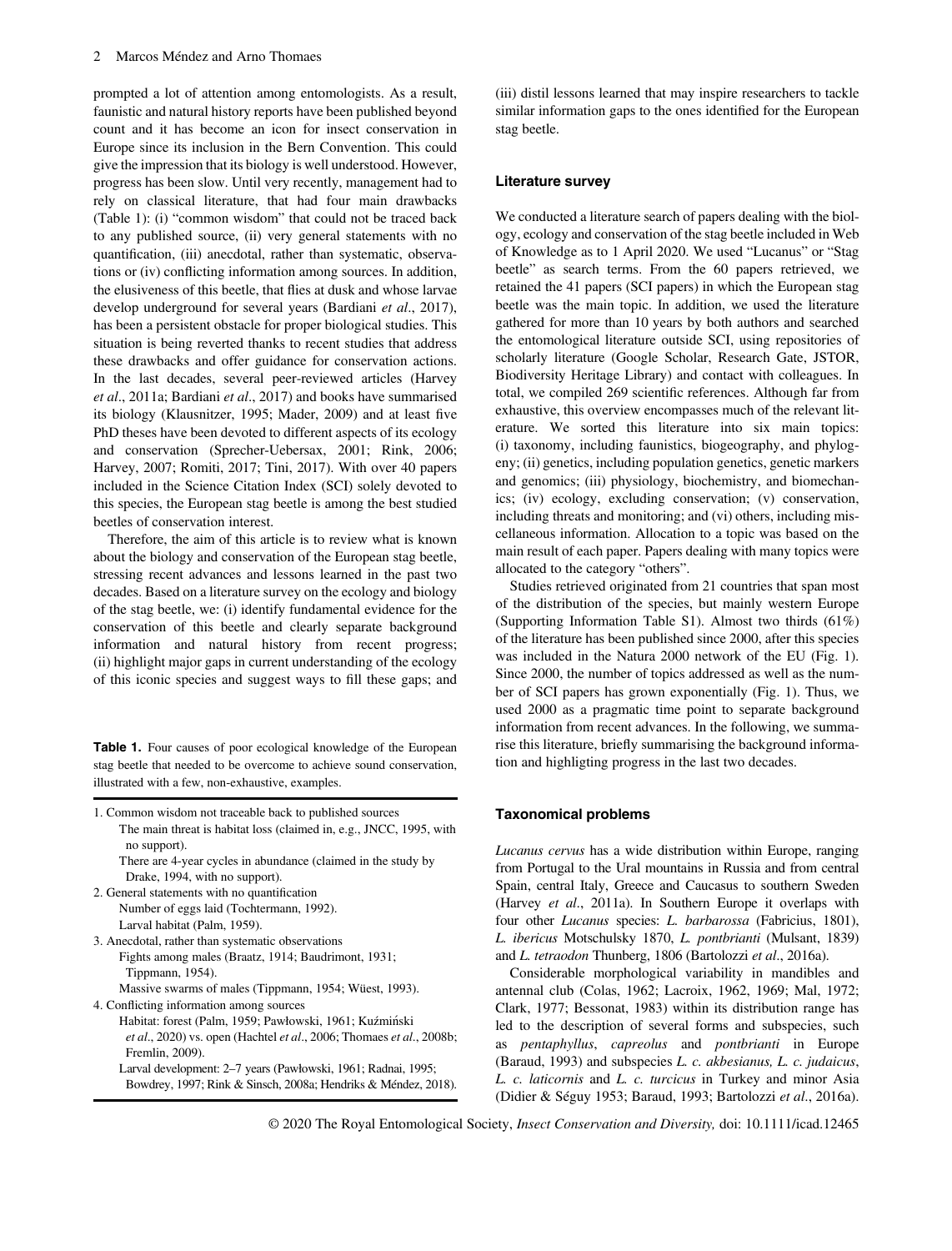

Fig. 1. Number of references studied  $(n = 269)$  set out along publication date separated by discipline in bins of 10 years. Number of papers in Science Citation Index  $(n = 41)$  are added as black dots. Subdisciplines of ecology are represented on the inset graph. [Color figure can be viewed at [wileyonlinelibrary.com\]](http://wileyonlinelibrary.com)

Their taxonomic status is controversial (Bartolozzi et al., 2016a, b). In addition, frequent intraspecific variation in populations where stag beetles coexist with related species (*L. pontbrianti*: Mal, 1972; Bessonat, 1983; L. tetraodon: Solano et al., 2016) suggests that hybridisation could explain part of this morphological variation.

Recently, phylogenetic tools are starting to clarify taxonomical problems and claims of hybridisation (Cox et al., 2013; Solano et al., 2016). First, L. pontbrianti (Mulsant, 1839) has been given specific status (Boucher, 2014), while the form turcicus is related to a different glacial refugium population (Cox et al., 2019). Secondly, no cases of hybridisation have been confirmed. Intermediate forms of L. cervus and L. tetraodon from central Italy could be genetically allocated to one species and the origin of these intermediate traits remains uncertain (Solano et al., 2016).

Molecular studies have contributed to clean up subspecific claims to some extent, but further work in the Middle East is needed (Cox et al., 2013, 2019). The availability of the complete mitochondrial genome (Chen et al., 2019) can help future phylogenetic studies. Solving taxonomic problems is an important lesson learned, because widespread endangered species can harbour substantial genetic and morphological variation that needs to be understood for conservation purposes (Coates et al., 2018). In some cases, this variation can turn out to hide previously un- or ill-recognised species, as in another iconic saproxylic beetle from Natura 2000, Osmoderma eremita s.l. (Audisio et al., 2009).

# Habitat

Larvae feed on decaying wood, mainly in the subterranean part of stumps (de Ligondes, 1959; Pawłowski, 1961; Owen, 1992; Sprecher-Uebersax, 2001; Rink & Sinsch, 2008a; Fremlin, 2013), but also under fallen logs (Palm, 1959; Sprecher-Uebersax, 2001; Whitehead, 2007; Fremlin, 2013). They can also occur in standing dead trunks but not in branches (Palm, 1959). Traditionally, the stag beetle has been linked to old growth oak (Q. robur) forests (Palm, 1959; Pawłowski, 1961). The presence of larvae only in moderately decayed wood (Pawłowski, 1961), in a middle to late position in the process of wood decomposition (Ingles, 1933; Mamaev, 1960, 1961; Pawłowski, 1961; Dajoz, 1966) and in wood above certain diameter (Palm, 1959) also seemed to support a dependence on old growth forest. However, larvae are also found in agricultural or suburban areas, where they rely on composted sawdust, wood chips (Tochtermann, 1987; Pfaff, 1989; Owen, 1992), fences, wooden poles (Klausnitzer, 1995; Sprecher-Uebersax 1995; Franciscolo, 1997) or railway sleepers (le Sénéchal, 1901; Harz, 1957).

Abiotic conditions suitable for this species are known broadly speaking. In Central and Northern Europe, a thermophilic preference (Whitehead, 1993; Hawes, 2000, 2005) is suggested based on (i) main presence in the edge, not inside the forest (Sprecher-Uebersax, 2001), or in south facing slopes and sandy soils that heat up faster (Thomaes et al., 2008b); (ii) intolerance of larvae to frost (Rink & Sinsch, 2008a); (iii) a distribution limited by the  $4^{\circ}$ C isotherm in winter (Percy et al., 2000). Temperature or humidity could also explain the presence of larvae in loam and lutolites, but not in clayey soils (Whitehead, 1993; Hawes, 2000, 2005).

Recent studies have added much detail to habitat, substrate and environmental requirements of the stag beetle. The stag beetle inhabits not only old growth forest but a broad range of lowland (Campanaro et al., 2017) deciduous forests and only rarely mixed forests with conifers or coniferous forests (Jurc et al., 2008; Manu et al., 2017; Méndez et al., 2017; Kuźmiński et al., 2020). It also occurs in forest edges (Thomaes, 2009), and in mildly to heavily anthropic settings, from agricultural or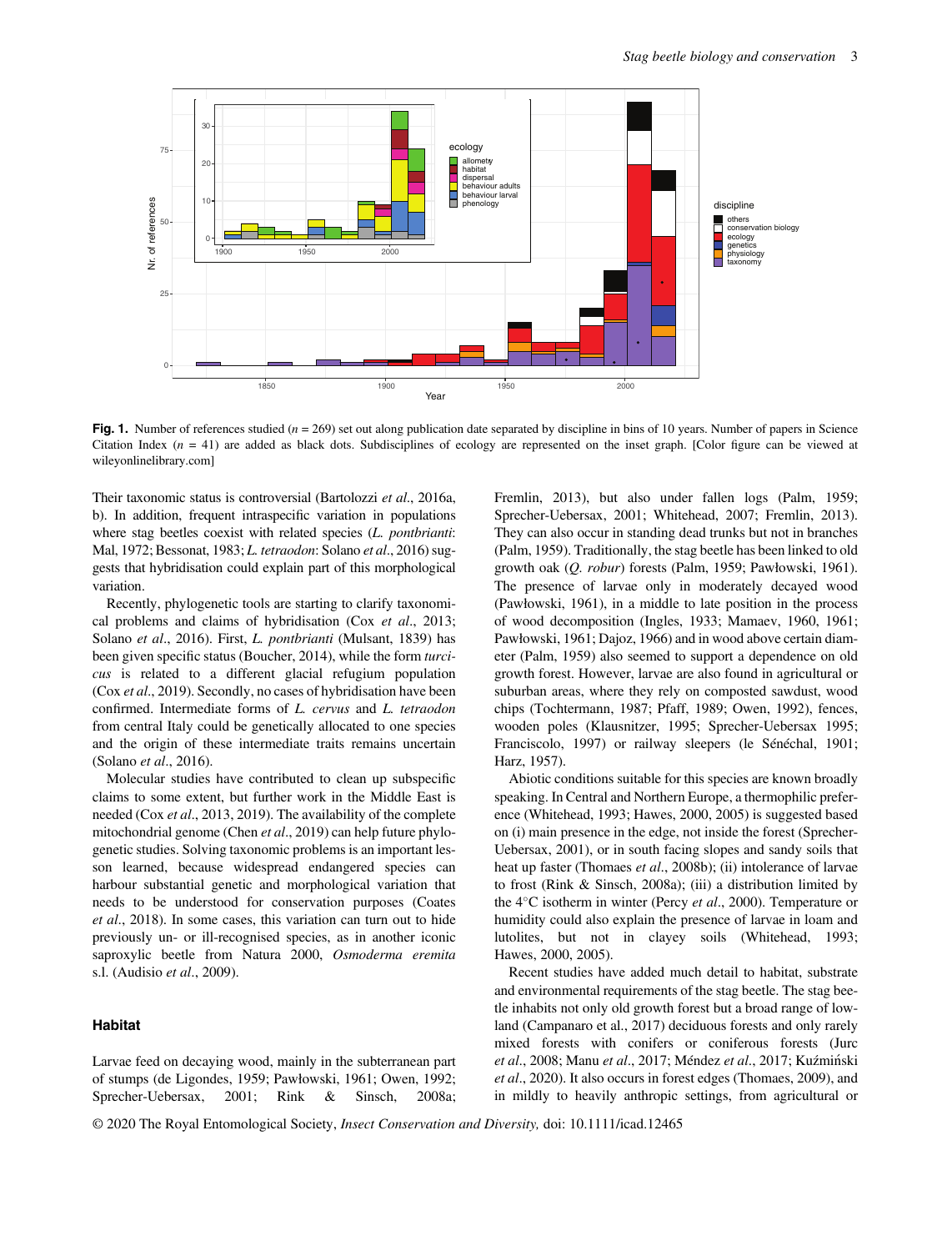suburban (Hendriks & van der Ploeg, 2006; Breitenmoser, 2013) to urban areas (Hachtel et al., 2006; Thomaes et al., 2008b; Fremlin, 2009, 2013; Thomaes, 2009). Due to its widespread presence in humanised habitats, it is not considered as an indicator species of the ecological continuity of mature forests (Alexander, 2004).

Tree species and wood substrates used by larvae have been recently quantified (Hawes, 2009a; Fremlin, 2013; Tini et al., 2017a). Q. robur was the most common host tree (Hawes, 2009a; Tini et al., 2017a) but artificial substrates – fence posts, compost heaps and railway sleepers – were important in suburban areas (Hawes, 2009a; Fremlin, 2013). Stumps were the main substrate in a suburban area (Fremlin, 2013) while in a forest, lying wood was more often used (Tini et al., 2017a). The range of trunk diameters (Sprecher-Uebersax, 2001; Rink & Sinsch, 2008a; Tini et al., 2017a) and stages of decomposition used (Tini et al., 2017a) have also been documented (Supporting Information Table S2).

Larvae or emergence holes have been found on many broadleaved tree species, as well as in conifers and exotic trees (Percy et al., 2000; Supporting Information Table S3). Generalism in wood source, also present in other Lucanidae (Araya, 1993; Fearn, 1996), can be due to their late successional appearance in the decomposition process but also to a stronger dependence on wood-decaying fungi compared to tree species (Wood et al., 1996). Fungi associated with larvae include crabof-the-woods (Laetiporus sulphureus) (Scherf, 1985), oak mazegill (Daedalea quercina), red belt conk (Fomitopsis pinicola), robustus conk (Phellinus robustus), beefsteak fungus (Fistulina hepatica) (Tochtermann, 1992) and artist's bracket (Ganoderma lipsiense) (Rink, 2006; Rink & Sinch, 2008a).

Habitat modelling at regional (Della Rocca et al., 2017), national (Thomaes et al., 2008a; Chefaoui et al., 2011; Katušic et al., 2017) and European scales (Della Rocca & Milanesi, 2020) offers a way forward in establishing abiotic conditions and general habitat description. These models have confirmed minimum thermal requirements (Thomaes et al., 2008a) and rough estimates of forest area required (Thomaes et al., 2008a; Della Rocca et al., 2017). Additional habitat models would be welcome, ideally moving from human classifications (e.g. urban, forest, or other phytosociological terms) to features relevant to stag beetles (e.g. canopy openness, soil texture, amount of dead wood). Radiotracking is also a promising tool to document local habitat use (Rink & Sinsch, 2006).

An important lesson learned is that early emphasis on the dependence of stag beetle from large old-growth Quercus forests has to be replaced by a more complex picture of habitat use. In many parts of its range, this species is rather generalistic and occurs in a gradient from forest to urban areas. These habitat differences across European ecoregions need to be quantified and understood, taking advantage of the growing international network of researchers on the stag beetle (Harvey & Gange, 2011). In addition, future studies should target quantification, dependence on and preference for various habitat features including tree species, density of dead wood, fungi identity, decay stage, hardness and wetness of the wood or sun exposure. Telemetry is providing novel information on habitat use and behaviour at a local scale (Sprecher-Uebersax & Durrer, 2001;

Rink & Sinch 2007; Schut et al., 2014; Tini et al., 2017a, b, 2018; Thomaes et al. 2018). These observational studies need to be complemented with experimental (cafeteria) studies.

#### Larval ecology and demography

Larval development is mainly known from captive rearing (de Ligondes, 1959; Saint-Etienne, 1970; Radnai, 1995). Eggs hatch within 1 month from laying (Pawłowski, 1961; Saint-Etienne, 1970; Radnai, 1995) and go through three larval instars (Radnai, 1995). The whole larval period can last from 1 to 7 years (Pawłowski, 1961; Saint-Etienne, 1970; Tochtermann, 1992; Radnai, 1995; Bowdrey, 1997). Pupation occurs during summer, in a cocoon located in the soil, close to the stump (de Ligondes, 1959; Pawłowski, 1961). Metamorphosis occurs in the autumn and adults hibernate within the cocoon until their emergence next year (Horion, 1958; de Ligondes, 1959; Pawłowski, 1961).

Aside of a general description of the larval development, literature previous to 2000 offered only fragmentary information about other aspects of larval life, such as unusually high larval densities (Chalmers-Hunt, 1987), coexistence of different ages (Paulian, 1959), mammal predators (Tochtermann, 1992) and parasitic invertebrates, including one nematode and two Megascolia wasps (Pawłowski, 1961; see also Vereecken & Carrière, 2003).

Recent research on larval life has confirmed the information provided by former studies (Sprecher-Uebersax, 2001; Harvey & Gange, 2003a; Rink, 2006; Whitehead 2007; Rink & Sinsch, 2008a; Hendriks, 2011; Fremlin & Hendriks, 2014; Hendriks & Méndez 2018) and added details about the duration of larval stages (Supporting Information Table S2), addressed the role of stridulation (Sprecher-Uebersax & Durrer, 1998b; Harvey et al., 2011b) and reported sexual dimorphism in larvae (Fremlin & Hendriks, 2014; Hendriks & Méndez, 2018) and cocoons (Sprecher-Uebersax, 2001). An exciting advance involved the identification of symbiotic and species specific yeasts that allow cellulose digestion (Tanahashi et al., 2010; Tanahashi & Fremlin, 2013) and their vertical transmission from female mycangium to larvae (Hawes, 2013; Fremlin & Tanahashi, 2015; Hawes & Tanahashi, 2016).

Two important aspects of larval ecology deserve further study: the factors that influence growth rates and the sources of larval mortality. Variation in the duration of each instar and in the whole larval development is likely due to differences in rearing conditions, such as temperature (Hendriks & Méndez, 2018). Substrate quality can also influence larval growth in Lucanidae (Tanahashi et al., 2018), but the evidence for the stag beetle is inconclusive (Rink & Sinsch, 2008a; Hendriks & Méndez, 2018).

Information on larval mortality rates is required for demographic models and viability assessment of populations (Huang, 2014). Mortality rates of each instar have not been reported, but they seem to decrease from the first to the third instar in another Lucanus species (Huang, 2014). Extrinsic sources of mortality, such as predation due to high densities of wild boar are considered as problematic for the conservation of this beetle (Ebert & Müller-Pfannenstiel, 2008). In addition, a better understanding is needed about intraspecific competition. Larvae seem to be stratified by size, with small larvae close to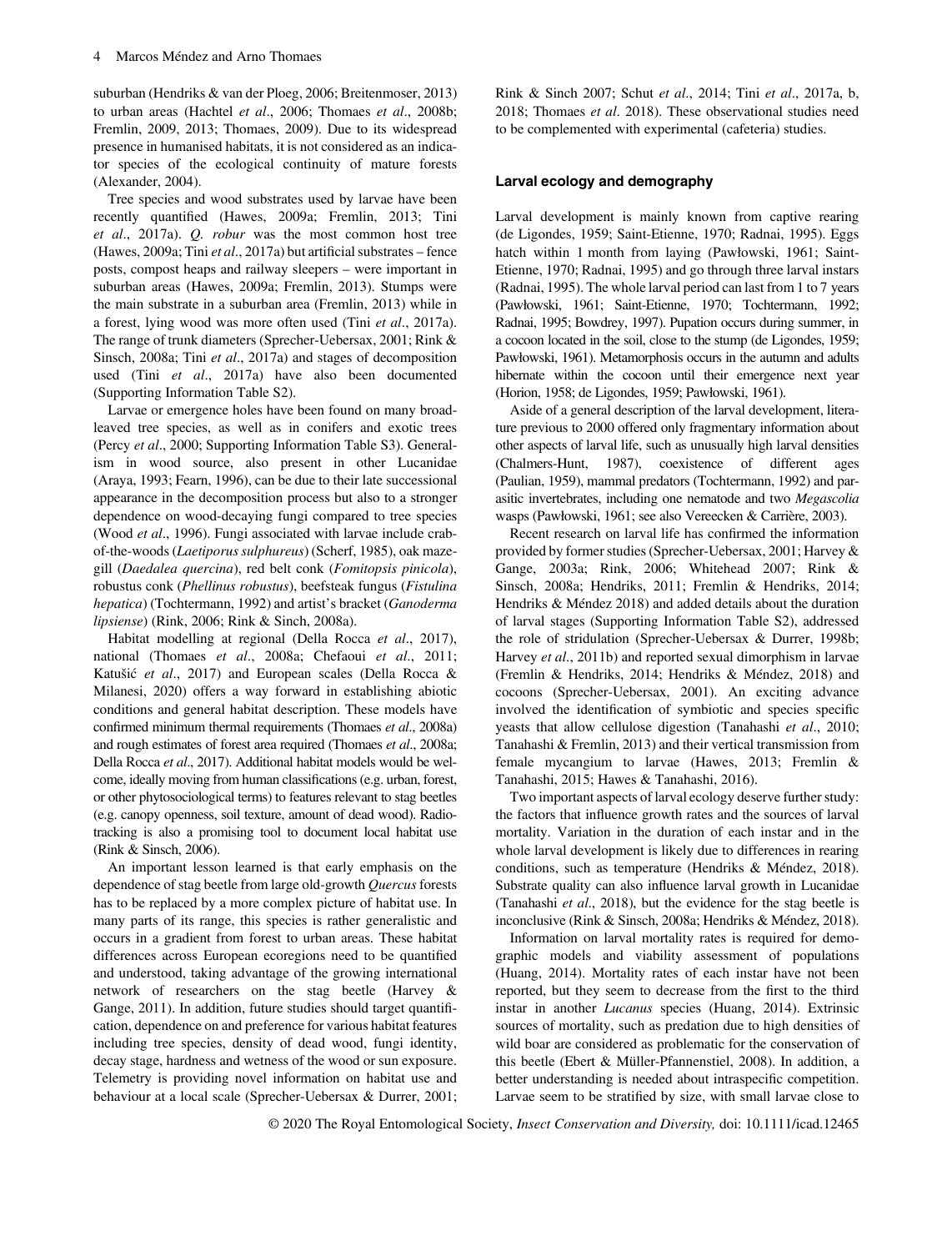the stump and large larvae in the periphery of the root area (Sprecher-Uebersax, 2001). This suggests that competition or even cannibalism could be an issue. However, competition and cannibalism observed in other Lucanidae have been interpreted as an artefact of the small housing (Lai & Shin-ping, 2008; Tanahashi & Togashi, 2009) and have not been documented in the stag beetle (but see Saint-Etienne, 1970). Larvae can coexist with other saproxylic Lucanidae and Scarabaeoideae (Sprecher-Uebersax, 2001; Whitehead, 2007; Fremlin, 2013). There is evidence for segregation of spatial niche among Lucanidae (Pawłowski, 1961; Ulyshen et al., 2017; Huang, 2018) but whether it also applies to coexistence with other saproxylics is unclear (Simandl, 1993; Whitehead, 2007).

Larval demography and ecology are relevant for conservation because stag beetles spend most of their lives as larvae, but intrinsic difficulties of their study make it one in which less recent advances have been performed. A future challenge is to develop a strong research line in larval demography and ecology, following the lead of pioneer studies by Huang (2014).

# Adult ecology and demography

Adult phenology has been documented extensively both in classic and recent times. Adults are present from late May to late August, depending on the country (Palm, 1959; Pawłowski, 1961; Lacroix, 1969; Alvarez Laó & Alvarez Laó, 1995; Sprecher- Uebersax & Durrer, 1998a; Percy et al., 2000; Hachtel et al., 2006; Vrezec, 2008; Rink & Sinsch, 2008b, 2011; Fremlin 2009; Thomaes et al., 2010; Harvey et al., 2011b; Vrezec et al., 2011; Breitenmoser, 2013; Scaccini & Anaclerio, 2016; Campanaro et al., 2017; Méndez et al., 2017; Soutinho et al., 2017; GTLI, 2018). A wide scatter exists in the earliest and latest dates of observation (references above). Occasional observations of adults in winter have been interpreted as overwintering (Muzik, 1912; Roubal, 1912; Marie, 1959), but they could result from untimely emergences (Roubal, 1912; Marie, 1959). Shorter and earlier phenologies have been found at higher latitudes in regional studies (Moretti & Sprecher-Uebersax, 2004; Romiti et al., 2017; see, however, Campanaro et al., 2017) but not at an European scale (Campanaro et al., 2016; Thomaes et al., 2017). In the same way, the peak of adult activity varies widely among years (Verdcourt, 1988; Morris, 1991; Spooner, 1992; Alvarez Laó & Alvarez Laó, 1995; Sprecher- Uebersax & Durrer, 1998a; Moretti & Sprecher-Uebersax, 2004; Breitenmosser, 2013; Scaccini & Anaclerio, 2016; Méndez et al., 2017; Thomaes et al., 2017).

Males appear earlier than females (Clark, 1964; Tochtermann, 1992; Alvarez Laó & Alvarez Laó, 1995; Percy et al., 2000; Rink & Sinsch, 2008b, 2011; Fremlin, 2009; Harvey et al., 2011b; Breitenmoser, 2013; Scaccini & Anaclerio, 2016; GTLI, 2018) and population sex ratio shifts from male to female biased along the summer (Tochtermann, 1992; Fremlin, 2009). The proximate mechanism seems to be a shallower burying depth of male, compared to female, cocoons (Tochtermann, 1992).

Adult activity reaches a peak at dusk (Lacroix, 1969; Paulian & Baraud, 1982; Bessonat, 1983). During the day, adults remain hidden or buried (Harz, 1957), although some diurnal activity has been found (Mal, 1972; Alvarez Laó & Alvarez Laó, 1995; Hallengren, 1997; Tini et al., 2017b), apparently more frequent in Mediterranean areas (Colas, 1962; Lacroix, 1962). Daily activity of adults does not seem to depend on moon phase or most weather conditions, other than temperature (Supporting Information Table S2).

Recent progress has been done in three topics of major concern for the conservation of the stag beetle: climatic correlates of phenology, dispersal ability and reliable sampling methods of adult populations. Climate has been found to potentially influence phenology at several temporal scales. At a scale of decades, a shift in phenology to earlier dates after 1980 could be ongoing (Vrezec, 2008; GTLI, 2018), but its link to global warming is uncertain. In addition, interannual variation in the peak of adult activity (references above) is positively related to winter rainfall (Méndez *et al.*, 2017), but many time series are too short to detect climatic influences on phenology (Rink & Sinsch, 2011). At a seasonal scale, the length of the period of adult occurrence (Supporting Information Table S2) is negatively related to summer temperature (Rink & Sinsch, 2011).

Recent studies of dispersal ability do not confirm old anecdotal reports of mass migrations in stag beetles (Companyo, 1863, cited in the study by Lacroix, 1962; Paulian & Baraud, 1982). Instead, capture-mark-recapture (CMR) studies recovered marked individuals near the capture place (Fremlin, 2008, 2009; Hawes, 2008; Fremlin & Hendriks, 2011). Both CMR and telemetry studies show dispersal distances lower than 2 km (Sprecher-Uebersax & Durrer, 2001; Rink & Sinsch, 2007, 2011; Hawes, 2009b; Schut et al., 2014; Thomaes et al., 2018; Tini et al., 2018). Females sometimes do not fly (Sprecher-Uebersax & Durrer, 2001; Hawes, 2009b). Dispersal distances could be higher in unfavourable habitat (Tini et al., 2018; Thomaes et al., 2018). Dispersal activity decreases along the season (Tini et al., 2018) maybe due to atrophy of muscle fibres with aging (Paulian, 1988).

Current understanding of dispersal ability faces two limitations. First, most telemetry studies have used less than 15 individuals (Hallengren, 1997; Sprecher-Uebersax & Durrer, 2001; Tini et al., 2017a; Thomaes et al. 2018). Second, rare events of long distance dispersal are difficult to detect by means of CMR studies or telemetry. However, these rare events can be ecologically relevant and could also contribute significantly to gene flow. Landscape genetics seems a more sensible way forward to assess dispersal ability (Cox et al., 2020), taking advantage of recent development of microsatellites (McKeown et al., 2018). CMR and telemetry should not be abandoned, only repurposed (see below for CMR and "Habitat" for telemetry).

A major recent finding has been a reliable monitoring method of adult populations, after a decade of search (Hawes, 2005, 2008; Vrezec & Kapla, 2007; Campanaro et al., 2011, 2016; Harvey et al., 2011b; Vrezec et al., 2011; Chiari et al., 2014; Bardiani et al., 2017). CMR have been rarely used to assess population size (Chiari et al., 2014) and can be now superseded (Della Rocca et al., 2020). Transects at dusk (Campanaro et al., 2016) provide now a standardised index of population size.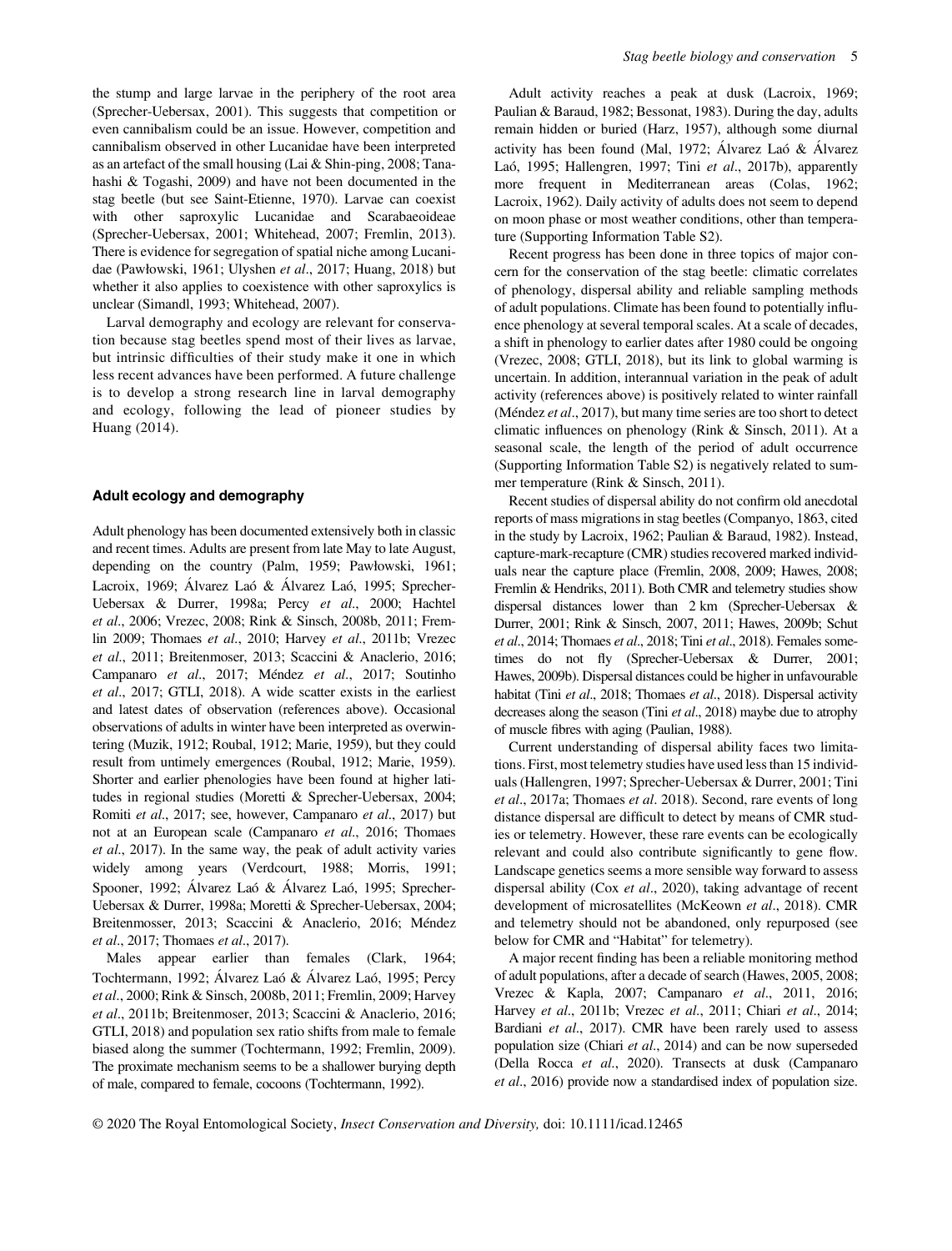Population sizes obtained using different procedures have reported very variable results (Supporting Information Table S4). Total abundance differs between years (Supporting Information Table S4), probably related to winter rainfall (Méndez et al., 2017). Four-year cycles in abundance related to a fixed 4-year development time (Drake, 1994) can be rejected (Cox et al., 2020).

A major lesson learned is that a methodological bottleneck, namely, lack of a monitoring protocol, was hindering progress in habitat characterisation and decline assessment. Continuous monitoring and long time series will allow to relate abundance with climatic and land use variables (Thomaes et al., 2017), thus providing a mechanistic understanding of adult phenology and abundance. Transects and dusk can be combined with other monitoring methods (Della Rocca et al., 2020).

#### Reproductive behaviour

Reproductive behaviour in the stag beetle is related to the sexual dimorphism in body and mandible size, one of the few aspects of stag beetles' biology quantified extensively (le Sénéchal, 1901; Huxley, 1931; Paulian, 1959; Clark, 1964, 1977; Colas, 1962; Lacroix, 1962, 1969; Bessonat, 1983; Sprecher-Uebersax & Durrer, 1998a; Rink & Sinsch, 2008a; Harvey & Gange, 2003b, 2006; Snegin, 2011; Breitenmoser, 2013; Scaccini & Anaclerio, 2016). In males, mandibles are enlarged and their size is positively related to body size (Lacroix, 1962, 1969; Clark, 1977; Lagarde et al., 2005; Hardersen et al., 2011; Harvey et al., 2011a; Romiti et al., 2015, 2016). The existence of two distinct morphs, major and minor, with contrasting mandible development and mating strategies (Otte & Stayman, 1979; Kawano, 1989) has been debated for decades. Some studies found only unimodal continuous variation in male body size (Huxley, 1931; Paulian, 1959; Lacroix, 1962, 1969; Clark, 1977; Møller, 2002; Harvey et al., 2011a), while others found separate morphs (Eberhard & Gutiérrez, 1991; Knell et al., 2004; Lagarde et al., 2005; Hardersen et al., 2011; Romiti et al., 2015, 2017; Thomaes & Camps, 2016).

Whether divided into two distinct morphs or not, size has important biological consequences for mating. Males gather around sap runs (Tippmann, 1954; Tochtermann, 1992) or in places of female emergence (Rink & Sinsch, 2008b). In the gathering places, males fight with their mandibles for access to the females, until one of them is tipped out of balance or chased away (Zimmermann, 1914; Baudrimont, 1931; Tippmann, 1954; Cruysbergh, 1986; Fremlin, 2009). Fights last less than 1 min (Sprecher-Uebersax, 2001; see, however, Cruysbergh, 1986) and are harmless to the loser (Zimmermann, 1914; Baudrimont, 1931). Serious injuries or death, as reported in other species (Siva-Jothy, 1987), seem to be anecdotal in the stag beetle, both in the wild (Tippmann, 1954; Hallengren, 1997) and in terrarium (Braatz, 1914; Tippmann, 1954; Sprecher-Uebersax, 2001). An advantage of big males in fights was suggested by Darwin (1871), and it has been found in other horned beetles (Palmer, 1978; Eberhard, 1979; Brown & Bartalon, 1986; Siva-Jothy, 1987).

Females mate once (Rink & Sinsch, 2008b), but males can mate several times with the same (Weber, 1902) or different females (Hallengren, 1997). Females bury themselves in the ground for laying the eggs (Harz, 1957; Sprecher-Uebersax, 2001), lay up to 30 eggs (Tochtermann, 1992; Sprecher-Uebersax, 2001; Hawes, 2009a) and can retain eggs and lay them in different places (Tochtermann, 1992; Tini et al., 2018).

Recent advances include the study of geographical variation in body size and allometry, the advantage of body male fitness and sexual behaviour. Geographic variation in size has been documented at national and continental scales (Harvey & Gange, 2006; Harvey et al., 2011a) and follows Bergmann's rule (Romiti et al., 2017). The slope of the allometric relationship between body and mandible size also increases with latitude (Romiti et al., 2017). However, the significance of this geographical variation is difficult to interpret. Both environmental (food quality: Colas, 1962) and genetic (Paulian, 1988) factors have been suggested to explain this variation, but experimental tests are still to be performed.

The advantage of big males in fights has been confirmed in recent times (Lagarde et al., 2005). In addition, male stag beetles that succeed in mating show less fluctuating asymmetry in mandibles than those that do not mate (Møller, 2002) and fluctuating asymmetry of horns is larger than in elytra (Møller, 2002) as predicted for traits under sexual selection. On the downside, disproportionate investment in mandibles, compared to wings, in large males can hinder their ability to search for females (Thomaes & Camps, 2016). Large males may also have trouble in mating with small females (Harvey & Gange, 2006). Small males seem to have higher survival but higher risk of predation by corvids (Chiari et al., 2014; Romiti et al., 2015). Whether males of different size show different phenology is controversial and has been found only when scoring dead specimens (Hardersen et al., 2011), not alive ones (Romiti et al., 2015).

New observations of mating behaviour have revealed details of the duration of mating (Supporting Information Table S2) and guarding of the females by males (Sprecher-Uebersax, 2001). In addition, radiotelemetry has allowed to follow females after mating and unveal their behaviour (Tini et al., 2018). Attemps to identify sexual pheromones have failed (Sprecher-Uebersax, 2001). Longifolene could be an analog of such pheromone and attraction to it has been documented under lab (Harvey et al., 2011b) but not under natural conditions (Chiari et al., 2014).

Elusiveness and crepuscular habits of this species have hindered detailed observations of reproductive behaviour in the wild. Nevertheless, basic knowledge provided by classic studies can now be expanded and quantified using modern camera trapping, genetic and telemetric tools. A deeper understanding of sexual selection in the stag beetle would benefit from further work on the frequency of male fights, duration and actual damages, frequency of mating guard behaviour and its consequences for multiple paternity, the relationship between fecundity and female size or condition, and the role of nature vs. nurture in the development of mandibles. Recent studies of mandible biomechanics in relation to muscle mass and body size (Goyens et al., 2016) should be connected to sexual selection.

#### Threats and conservation measures

The stag beetle was included in the Bern Convention in 1979 due to a perceived decrease in abundance and distribution in Central Europe. Subsequently, many European countries protected the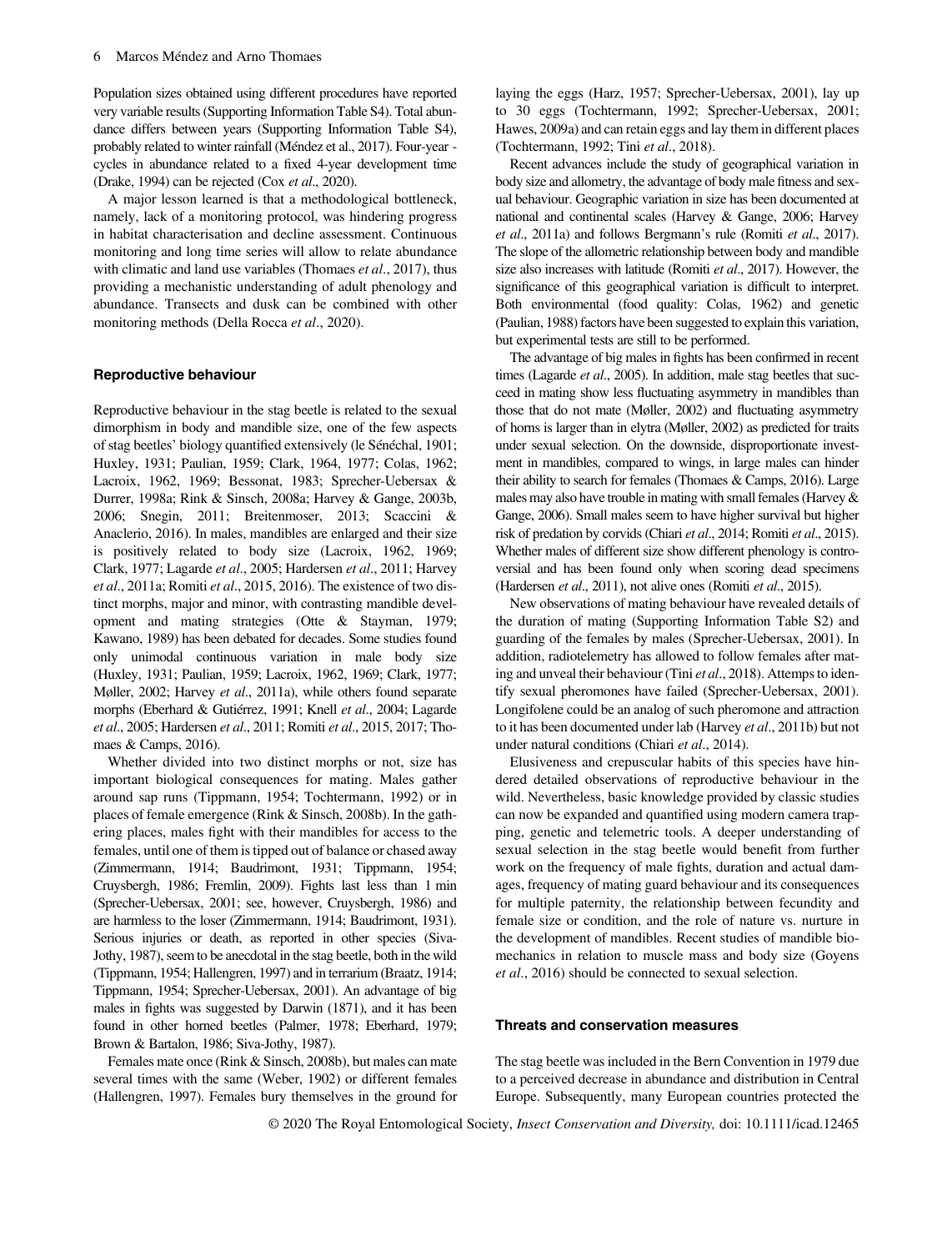species and its habitat. In 1992, the species was included in annex II of the Habitat Directive engaging member states to bring this species to a favourable state of conservation by, among others, delineating special protection areas. This species was listed as endangered in many national and regional red lists (Supporting Information Table S5), but it was only assessed by IUCN in 2010 and rated as "Near threatened" (Nieto & Alexander 2010). This evaluation was justified based on its decline in the north and central part of its range and negative future trends of its habitat. Both the legal protections as the red list evaluations have mainly been based on expert judgement of the species decline.

At a national level, its red list status has been assessed in 20 countries and three regions (Fig. 2; Supporting Information Table S5). Red list status has not been assessed in other 14 countries. Furthermore, the species is no longer present in Luxembourg and Latvia, although it is not officially evaluated. This species seems to show a gradient of threat from the south, where it is predominantly Least Concern, to northern countries, where it is endangered or extinct (Fig. 2). The exceptions are Sweden and UK, where a long tradition of red lists may have resulted in assessments only reflecting the recent decline, and Slovenia, where the species is widespread and common (Al Vrezec, pers. comm.) despite its Endangered status.

Our review identified seven threats in the recent literature, but only four were backed up with evidence (Table 2). Habitat loss is the main perceived threat (Table 2), but studies on the effect of habitat fragmentation and connectivity are only starting

(Della Rocca et al., 2017). Habitat models show that the stag beetle strongly depends on the continuity of its habitat and that dispersal to newly established areas is limited (Thomaes, 2009; Thomaes et al., 2018). For example, Horák (2010) finds presence of stag beetle only in grids where the coverage of deciduous forest is greater than 5%. The presence of empty suitable habitats in highly fragmented landscapes (Drake, 1994; Percy et al., 2000; Della Roca et al., 2017), suggests local extinctions and potential metapopulation dynamics, as well as limited recolonisation ability. Nevertheless, the stag beetle has been found in small forest fragments embedded in an agricultural or scrub matrix (Méndez et al., 2017), suggesting resilience to habitat fragmentation and degradation. Further work on the effects of habitat fragmentation is urgently needed.

Climate change threatens other Lucanus species (Huang, 2014) and could pose a threat to the stag beetle, especially at its southernmost distribution edge. The reason is that, although this species is considered as thermophilic in Central Europe, high temperatures involve a loss of condition in adults (Rink & Sinsch, 2011). Nevertheless, a niche model at European scale predicts an increase in range size for the stag beetle, even after accounting for its limited dispersal ability (Della Rocca & Milanesi, 2020). Additional niche modelling, as well as experimental setups, at a European scale are needed under different scenarios of climate change. Preferably, such models should include physiological information about threshold temperatures for larvae (Thomaes et al., submitted) and adults (Rink & Sinsch, 2011).



Fig. 2. National or regional (Belgium and Bosnia and Herzegovina) red list assessments for Lucanus cervus. Black with white 'R': Regionally Extinct; vertical stripes: Critically Endangered; diagonal stripes: Endangered; horizontal stripes: Vulnerable; dark grey with white dots: Near Threatened; dark grey: Least Concern; white: Not Evaluated. For countries using regional criteria, the assessment is written in the country (LR/CD: Lower Risk/Conservation Dependent) and the associated IUCN colour is given. X: no longer present but not officially evaluated in Luxembourg and Latvia. Occurrence of the species in Norway requires confirmation.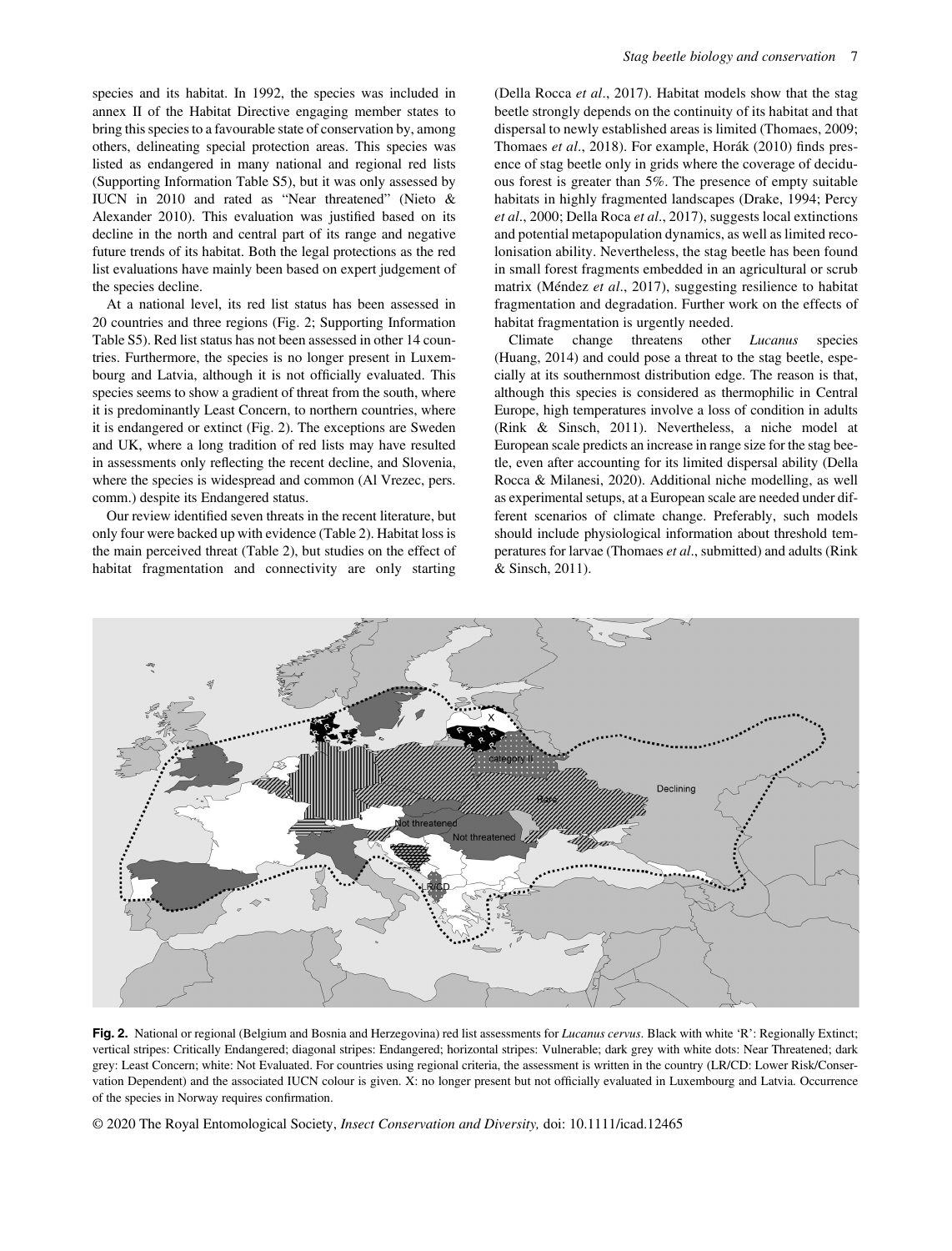Table 2. Documented or inferred threats to the European stag beetle, based on the revision of 41 SCI papers.

#### Documented threats

- 1. Habitat destruction or fragmentation (Rink & Sinsch, 2007; Hawes, 2008, 2009b; Thomaes, 2009; Harvey et al., 2011a; Della Rocca et al., 2017; Cox et al., 2019; Della Rocca & Milanessi, 2020)
- 2. Land use (Thomaes et al., 2008a; Della Rocca & Milanessi, 2020)
- 3. Climate change (Rink & Sinsch, 2011; Della Rocca &
- Milanessi, 2020)
- 4. Predators out of natural balance (Campanaro et al., 2011)

Inferred (mentioned but not documented in the study)

- 1. Habitat destruction, including intensive forest management and lack of dead wood continuity (10 studies)
- 2. Genetic erosion due to habitat fragmentation (7 studies)
- 3. Predators out of natural balance (3 studies)
- 4. Climate change (3 studies)
- 5. Collection (1 study)
- 6. Road casualties (1 study)
- 7. Genetic introgression with exotic Lucanidae (1 study)

Threats are ranked according to the number of studies that mention such threat. A single study could document of infer more than one threat. Ten studies did not mention any threat.

Predators out of natural balance (Méndez et al., 2015) could negatively affect stag beetle populations. Wild boar preys on larvae and has interfered with translocation projects (Ebert & Müller-Pfannenstiel, 2008). Predation by corvids can be conspicuous based on the accumulation of corpses (Campanaro et al., 2011; Fremlin et al., 2012, Breitenmoser, 2013), but their impact on populations should be further investigated.

Conservation consequences of population genetic structure have barely been studied. Genetic diversity is high throughout Europe, particularly in Greece and decreases towards the North and West (Cox et al., 2019). Local studies in Ukraine also found high genetic diversity (Snegin, 2011, 2014) but showed indication of lower genetic diversity in an anthropogenically influenced population (Snegin et al., 2017). A population genetic study near Brussels indicates a loss of the metapopulation structure in the last decades (Cox et al., 2020).

A detrimental effect of collecting has been suggested for the European stag beetle (Lipinska & Gołąb, 2008), as well as for Asian Lucanidae species (New, 2005; Huang, 2014). Stag beetles seem to be among the more popular beetles sold on Internet, mostly with no indication of the origin of the specimens (Lipinska & Gołąb, 2008). Although this species is not included in CITES, its collection and sale has been banned in many countries (e.g. Belgium: Thomaes et al., 2015; The Netherlands: Smit, 2005; United Kingdom: Percy et al., 2000).

The main conservation measure has been legal protection. The inclusion of the stag beetle in the EU Habitats Directive has triggered renewed research on this beetle, including national programs about the distribution (Thomaes et al., 2010; Katušic et al., 2017; Manu et al., 2017; Kuźmiński et al., 2020) and monitoring (Katušić et al., 2017). Citizen science projects have been performed (Campanaro et al., 2017) or are in place

(e.g., Houard et al., 2012; Soutinho et al., 2017). Monitoring is providing useful information about distribution (Zapponi et al., 2017) and in a few cases several snapshots are available for comparison (Percy et al., 2000; Smith, 2003, 2011). Although abundance trends are scarce and time series are still too short to allow assessment of trends, tools are being developed to infer decline (Thomaes et al., 2017).

In the face of habitat destruction or degradation, ambitious programs of habitat conservation and management should be implemented (Augustynczik et al., 2018). At the EU level, Natura 2000 has been the main tool to guarantee the conservation of the stag beetle and other saproxylic species. Endorsement of close-to-nature forest management (Gustafsson et al., 2012) has been variable across the EU countries, with the main examples in Scandinavia (Siitonen, 2001) and Slovenia (Veselič et al., 2008), but awareness is growing related to forest conservation and certification (Maesano et al., 2018). Special attention should be given to forest ecotones and their historical management as the stag beetle, among others, is a species of open forest and forest edges (Thomaes et al., 2017). At a local scale, habitat enhancement has been implemented sporadically. For example, artificial log pyramids (Tochtermann, 1987) have been built to increase the habitat of the stag beetle in several countries. Other conservation measures include translocation of stumps colonised with stag beetle larvae with a large tree transplanter (Ebert & Müller-Pfannenstiel, 2008; Ebert, 2011). Similar actions at smaller scale, have been executed at least in United Kingdom and Belgium, probably also elsewhere. A large-scale reintroduction has been performed in Denmark (Damm et al., 2013). Monitoring the success of these actions is essential (Margoulis & Salafsky, 1998) but has rarely been carried out (Ebert, 2011).

Legal protection has been guaranteed at international level and in most parts of its range despite national differences in regulations.The main lesson for conservation is that the stag beetles decline is explained by lack of habitat continuity. Its habitat requirements – sufficient underground dead wood and open to semiopen habitat – can be easily restored but recolonisation is limited. Conservation actions should move from local to broad strategies of nature-friendly forest management. To achieve this ambitious objective, current challenges include monitoring of habitat quality, assessing the restoration potential, quantitative assessments of the impact of other human activities, such as fire and collection. Assessment of historical and current threats should be priority and take advantage of advances in sampling protocols and genetic tools. The stag beetle is one of the few saproxylic organisms that can engage the broad public through outreach activities (Percy et al., 2000; Campanaro et al., 2017) and therefore act as an umbrella species.

#### Acknowledgements

The authors would like to acknowledge The Research Foundation - Flanders (FWO) for granting a travel fund to AT for a short visit which made possible to write out this paper. The authors thank all the colleagues that, over the years, provided references of difficult access. Furthermore, the authors thank Dmitry Telnov for translating some references for us and Rostislav Bechiev, João Gonçalo Soutinho,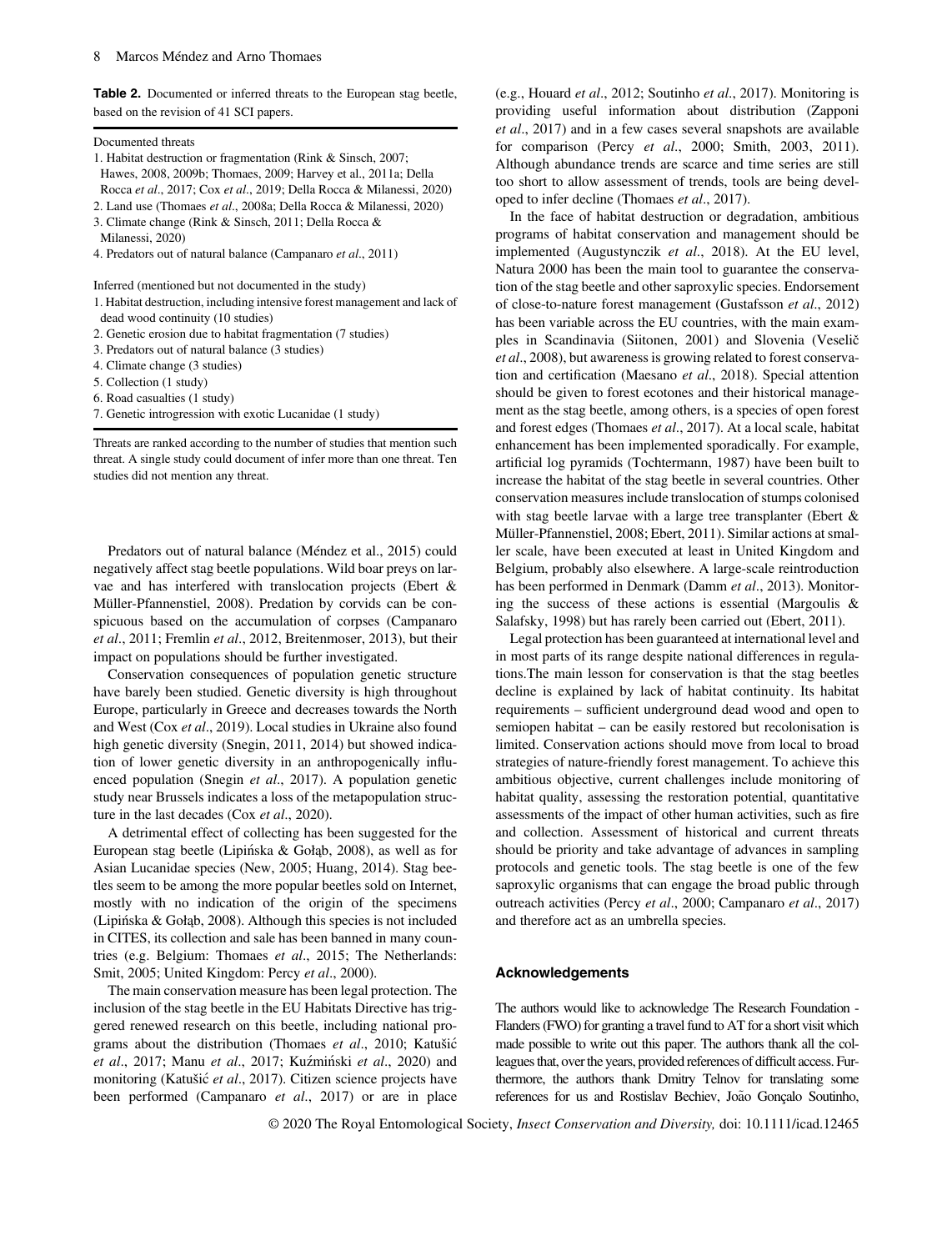Milada Holecova, Dejan Kulijer, Anastasios Legakis, Dmitry Telnov and Al Vrezec for pointing out the red list category in their country and Maarten Hofman for the Balkan countries. Finally, the authors thank Alessandro Campanaro, Maria Fremlin and three anonymous reviewers for reviewing earlier versions of this manuscript.

#### Conflict of interest

All authors declare that they have no conflict of interest.

# Data Availability Statement

This is a literature rewiew and no original data are available.

#### Supporting information

Additional supporting information may be found online in the Supporting Information section at the end of the article.

Appendix S1: Supplementary Information

Table S1 Total (all) or Science Citation Index studies about Lucanus cervus published up to 1 April 2020, listed by country in which each study was conducted.

Table S2 Quantitative data on basic aspects of the biology of the European stag beetle.

Table S3 A non-exhaustive list of tree species reported as food sources for stag beetle larvae.

Table S4 Population size in different countings of stag beetles.

Table S5 National (or regional, Flanders: Belgium) red list assessments for Lucanus cervus.

#### **References**

- Alexander, K.N.A. (2004) Revision of the Index of Ecological Continuity as Used for Saproxylic Beetles. English Nature, Peterborough, U.K.
- Alvarez Laó, C.M. & Alvarez Laó, D.J. (1995) Análisis de la mortalidad de ciervos volantes Lucanus cervus en carreteras asturianas. Boletín de Ciencias de la Naturaleza del Real Instituto de Estudios Asturianos, 43, 15–25.
- Araya, K. (1993) Relationship between the decay types of dead wood and occurrence of lucanid beetles (Coleoptera: Lucanidae). Applied Entomology and Zoology, 28, 27–33.
- Audisio, P., Brustel, H., Carpaneto, G.M., Coletti, G., Mancini, E., Trizzino, M., Antonini, G. & De Biase, A. (2009) Data on molecular taxonomy and genetic diversification of the European Hermit beetles, a species complex of endangered insects (Coleoptera: Scarabaeidae, Cetoniinae, Osmoderma). Journal of Zoological Systematics and Evolutionary Research, 47, 88–95.
- Augustynczik, A.L.D., Yousefpour, R. & Hanewinkel, M. (2018) Multiple uncertainties require a change of conservation practices for saproxylic beetles in managed temperate forests. Scientific Reports, 8, 14964.
- Baraud, J. (1993) Les coléoptères Lucanoidea de l'Europe et du Nord de l'Afrique. Bulletin mensuel de la Société linnéenne de Lyon, 62, 42–64.
- Bardiani, M., Chiari, S., Maurizi, E., Tini, M., Toni, I., Zauli, A., Campanaro, A., Carpaneto, G.M. & Audisio, P. (2017) Guidelines for the monitoring of Lucanus cervus. Nature Conservation, 19, 37–78.
- Bartolozzi, L., Norbiato, M. & Cianferoni, F. (2016a) A review of geographical distribution of the stag beetles in Mediterranean countries. Fragmenta Entomologica, 48, 153–168.
- Bartolozzi, L., Sprecher-Uebersax, E. & Bezděk, A. (2016b) Lucanidae. Cataloge of Palaearctic Coleoptera. Volume 3. Scarabaeoidea - Scirtoidea - Dascilloidea - Buprestoidea - Byrrhoidea. Revised and updated edition (ed. by I. Löbl and D. Löbl), pp. 58–84. Brille, Leiden, The Netherlands/Boston, MS.
- Baudrimont, A. (1931) Le lucane cerf-volante. Rôle des mandibules chez le mâle. Extraits des Procés-Verbaux des Séances de la Société Linnéenne de Bordeaux, 83, 116–119.
- Bedick, J.C., Ratcliffe, B.C., Hoback, W.W. & Higley, L.G. (1999) Distribution, ecology, and population dynamics of the American burying beetle [Nicrophorus americanus Olivier (Coleoptera, Silphidae)] in south-central Nebraska, USA. Journal of Insect Conservation, 3, 171–181.
- Bessonat, G. (1983) Observations sur les Lucanus cervus des environs de Riez (Alpes-de-Haute-Provence). L'Entomologiste, 392, 77–80.
- Boucher, S. (2014) Lucanidae Latreille, 1804. Catalogue des Coléoptères de France (ed. by M. Tronquet), Vol. XXIII, pp. 374– 376, 739.
- Bowdrey, J. (1997) The stag beetle Lucanus cervus L. (Coleoptera: Lucanidae) in north-east Essex: results of the 1996 Colchester Search for Stag Beetles' survey. The Essex Naturalist, 1997, 79–88.
- Braatz, J. (1914) Tötliche Eifersuchtskämpfe der Hirschkäfer (Lucanus cervus L.). Entomologische Zeitschrift, 27, 267–268.
- Breitenmoser, S. (2013) Étude de populations de Lucane cerf-volant Lucanus cervus (L., 1758) (Coleoptera, Lucanidae) en zone périurbane à Rolle (VD) de 2007 à 2012. Entomo Helvetica, 6, 49–61.
- Brown, L. & Bartalon, J. (1986) Behavioral correlates of male morphology in a horned beetle. The American Naturalist, 127, 565–570.
- Campanaro, A., Toni, I., Hardersen, S. & Grasso, D.A. (2011) Monitoring Lucanus cervus by means of remains of predation (Coleoptera: Lucanidae). Entomologia Generalis, 33, 79–89.
- Campanaro, A., Zapponi, L., Hardersen, S., Méndez, M., Al Fulaij, N., Audisio, P., Bardiani, M., Carpaneto, G.M., Corezzola, S., Della Rocca, F., Harvey, D., Hawes, C., Kadej, M., Karg, J., Rink, M., Smolis, A., Sprecher, E., Thomaes, A., Toni, I., Vrezec, A., Zauli, A., Zilioli, M. & Chiari, S. (2016) A European monitoring protocol for the stag beetle, a saproxylic flagship species. Insect Conservation and Diversity, 9, 574–584.
- Campanaro, A., Hardersen, S., Redolfi De Zan, L., Antonini, G., Bardiani, M., Maura, M., Maurizi, E., Mosconi, F., Zauli, A., Bologna, M.A., Roversi, P.F., Sabbatini Peverieri, G. & Mason, F. (2017) Analyses of occurrence data of protected insect species collected by citizens in Italy. Nature Conservation, 20, 265–297.
- Cardoso, P., Erwin, T.L., Borges, P.A.V. & New, T.R. (2011) The seven impediments in invertebrate conservation and how to overcome them. Biological Conservation, 144, 2647–2655.
- Caughley, G. (1994) Directions in conservation biology. Journal of Animal Ecology, 63, 215–244.
- Chalmers-Hunt, J.M. (1987) Remarkable abundance of larvae of the stag beetle: Lucanus cervus L. (Col. Lucanidae). Entomologist's Record and Journal of Variation, 99, 184.
- Chefaoui, R.M., Lobo, J.M. & Hortal, J. (2011) Effects of species' traits and data characteristics on distribution models of threatened invertebrates. Animal Biodiversity and Conservation, 34, 229–247.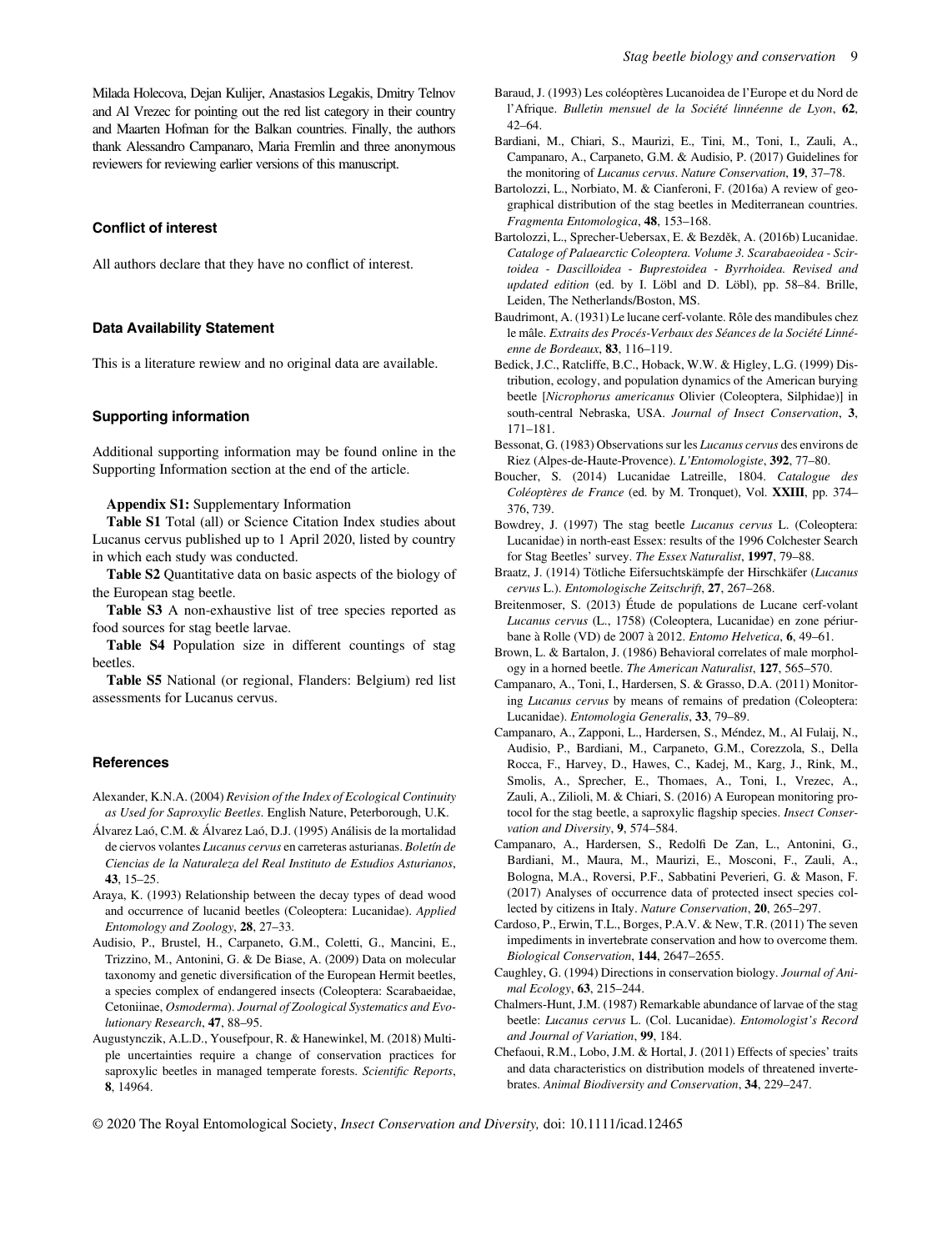- Chen, D., Liu, J., Bartolozzi, L. & Wan, X. (2019) The complete mitochondrial genome of stag beetle Lucanus cervus (Coleoptera: Lucanidae) and phylogenetic analysis. PeerJ, 7, e8274.
- Chiari, S., Zauli, A., Audisio, P., Campanaro, A., Donzelli, P.F., Romiti, F., Svensson, G.P., Tini, M. & Carpaneto, G.M. (2014) Monitoring presence, abundance and survival probability of the stag beetle, Lucanus cervus, using visual and odour-based capture methods: implications for conservation. Journal of Insect Conservation, 18, 99–109.
- Clark, J.T. (1964) The stag beetle in North-East Essex. The Essex Naturalist, 31, 167–172.
- Clark, J.T. (1977) Aspects of variation in the stag beetle Lucanus cervus (L.) (Coleoptera: Lucanidae). Systematic Entomology, 2, 9–16.
- Colas, G. (1962) Étude d'une population de Lucanus cervus Linné. Revue française d'Entomologie, 29, 118–123.
- Cox, K., Thomaes, A., Antonini, G., Zilioli, M., De Gelas, K., Harvey, D., Solano, E., Audisio, P., McKeown, N., Shaw, P., Minetti, R., Bartolozzi, L. & Mergeay, J. (2013) Testing the performance of a fragment of the COI gene to identify western Palaearctic stag beetle species (Coleoptera, Lucanidae). ZooKeys, 365, 105–126.
- Coates, D.J., Byrne, M. & Moritz, C. (2018) Genetic diversity and conservation units: dealing with the species-population continuum in the age of genomics. Frontiers in Ecology and Evolution, 6, 165.
- Cox, K., McKeown, N., Antonini, G., Harvey, D., Solano, E., Van Breusegem, A. & Thomaes, A. (2019) Phylogeographic structure and ecological niche modelling reveals signals of isolation and postglacial colonisation in the European stag beetle. PLoS ONE, 14, e0215860.
- Cox, K., McKeown, N., Vanden Broeck, A., Van Breusegem, A., Cammaerts, R. & Thomaes, A. (2020) Genetic structure of recently fragmented suburban populations of European stag beetle. Ecology and Evolution, 10, 12290–12306.
- Cruysbergh, W.P. (1986) Het paringsgedrag van het vliegend hert (Lucanus cervus (Linnaeus)). Entomologische Berichten, 46, 103.
- Dajoz, R. (1966) Écologie et biologie des coléoptères xylophages de la hêtraie (1ère partie). Vie et Milieu, 17, 525–636.
- Damm, N., Iversen, L. & Rasmussen, M. (2013) Genudsætning af Eghjort i Danmark. Amphi Consult, Odense, Denmark.
- Darwin, C. (1871) The Descent of Man, and Selection in Relation to Sex. John Murray, London, U.K.
- de Ligondes, J. (1959) Observations sur Lucanus cervus. L'Entomologiste, 15, 52–56.
- Della Rocca, F. & Milanesi, P. (2020) Combining climate, land use change and dispersal to predict the distribution of endangered species with limited vagility. Journal of Biogeography, 47, 1427–1438.
- Della Rocca, F., Bogliani, G. & Milanesi, P. (2017) Patterns of distribution and landscape connectivity of the stag beetle in a humandominated landscape. Nature Conservation, 19, 19–37.
- Della Rocca, F., Milanesi, P., Magna, F., Mola, L., Bezzicheri, T., Deiaco, C. & Bracco, F. (2020) Comparison of two sampling methods to estimate the abundance of Lucanus cervus with application of nmixture models. Forests, 11, 1085.
- Didier, D.R. & Seguy, F. (1953) Encyclopedie Entomologique XXVII. Catalogue Illustré des Lucanides du Globe. Lechevalier, Paris, France.
- Drake, M. (1994) Species Conservation Handbook. English Nature, Peterborough, U.K.
- Eberhard, W.G. (1979) The function of horns in Podischnus agenor (Dynastinae) and other beetles. Sexual Selection and Reproductive Competition in Insects (ed. by M.S. Blum and N.A. Blum), pp. 231–258. Academic Press, New York, NY.
- Eberhard, W.G. & Gutiérrez, E.E. (1991) Male dimorphism in beetles and earwigs and the question of developmental constraints. Evolution, 45, 18–28.
- Ebert, J. (2011) Umsiedlungserfolg von Larven des Hirschkäfers: Ergebnisse einer fünfjährigen Schlüpf-Kontrolle. Naturschutz und Landschaftsplanung, 43, 92–93.
- Ebert, J. & Müller-Pfannenstiel, K. (2008) Umsetzung von mit Hirschkäfer-Larven besetzten Baumwurzeln. Eine Maßnahme zur Schadensbegrenzung für eine FFH-Art. Naturschutz und Landschaftsplanung, 40, 106–112.
- Fearn, S. (1996) Observations on the life history and habits of the stag beetle Lamprima aurata (Latreille) (Coleoptera: Lucanidae) in Tasmania. The Australian Entomologist, 23, 133–138.
- Frankham, R., Ballou, J.D. & Briscoe, D.A. (2004) A Primer on Conservation Genetics. Cambridge University Press, Cambridge, U.K.
- Franciscolo, M.E. (1997) Fauna d'Italia. Coleoptera Lucanidae, Edizioni Calderini, Bologna, Italy.
- Fremlin, M. (2008) A capture-mark-recapture study of stag beetles in Colchester. White Admiral, 70, 18–21.
- Fremlin, M. (2009) Stag beetle (Lucanus cervus (L., 1758), Lucanidae) urban behaviour. Proceedings of the 5th Symposyum and Workshop on the Conservation of Saproxylic Beetles (ed. by J. Buse, K.N.A. Alexander, T. Ranius and T. Assmann), pp. 161–176. Pensoft, Sofia, Bulgaria.
- Fremlin, M. (2013) Results of the "Stag beetle 'larval incidents' in private gardens" survey. Essex Naturalist (new series), 28, 94–108.
- Fremlin, M. & Hendriks, P. (2011) Sugaring for stag beetles different feeding strategies of Lucanus cervus and Dorcus parallelipipedus. Bulletin of the Amateur Entomologists' Society, 70, 57–67.
- Fremlin, M. & Hendriks, P. (2014) Number of instars of Lucanus cervus (Coleoptera: Lucanidae) larvae. Entomologische Berichten, 74, 115–120.
- Fremlin, M. & Tanahashi, M. (2015) Sexually-dimorphic post-eclosion behaviour in the European stag beetle *Lucanus cervus* (L.) (Coleoptera: Lucanidae). Bulletin de la Société Entomologique Suisse, 88, 29–38.
- Fremlin, M., Davidson, J. & Davidson, G. (2012) Stag beetle predation by magpies in a Colchester garden. Nature in North-East Essex, 2012, 81–85.
- Goyens, J., Dirckx, J. & Aerts, P. (2016) Jaw morphology and fighting forces in stag beetles. Journal of Experimental Biology, 219, 2955–2961.
- GTLI (2018) Phenology of imagoes of Lucanus species (Coleoptera, Lucanidae) in Spain. Boletín de la Sociedad Entomológica Aragonesa, 63, 159–164.
- Gustafsson, L., Baker, S.C., Bauhus, J., Beese, W.J., Brodie, A., Kouki, J., Lindenmayer, D.B., Lõhmus, A., Martínez Pastur, G., Messier, C., Neyland, M., Palik, B., Sverdrup-Thygeson, A., Volney, W.J.A., Wayne, A. & Franklin, J.F. (2012) Retention forestry to maintain multifunctional forests: a world perspective. BioScience, 62, 633–645.
- Hachtel, M., Schmidt, P. & Chmela, C. (2006) Zur Erfassung und zum Vorkommen des Hirschkäfers Lucanus cervus (Linné, 1758) (Coleoptera, Lucanidae) im Stadtgebiet von Bonn. Mitteilungen der Arbeitsgemeinschaft Rheinischer Koleopterologen, 16(3–4), 63–71.
- Hallengren, A. (1997) Ekoxe-studie i Blekinge. Lucanus, 2, 42–46.
- Hardersen, S., Macagno, A.L.M., Sacchi, R. & Toni, I. (2011) Seasonal constraints on the mandible allometry of Lucanus cervus (Coleoptera: Lucanidae). European Journal of Entomology, 108, 461–468.
- Harvey, D. (2007) Aspects of the Biology and Ecology of the Stag Beetle (Lucanus cervus). PhD thesis, Royal Holloway, University of London, Egham, Surrey, U.K.
- Harvey, D. & Gange, A. (2003a) The private life of the stag beetle (Lucanus cervus). Bulletin of the Amateur Entomologists' Society, 62, 240–244.
- Harvey, D. & Gange, A. (2003b) Presentation of size variation in the stag beetle. Proceedings of the Second pan-European Conference on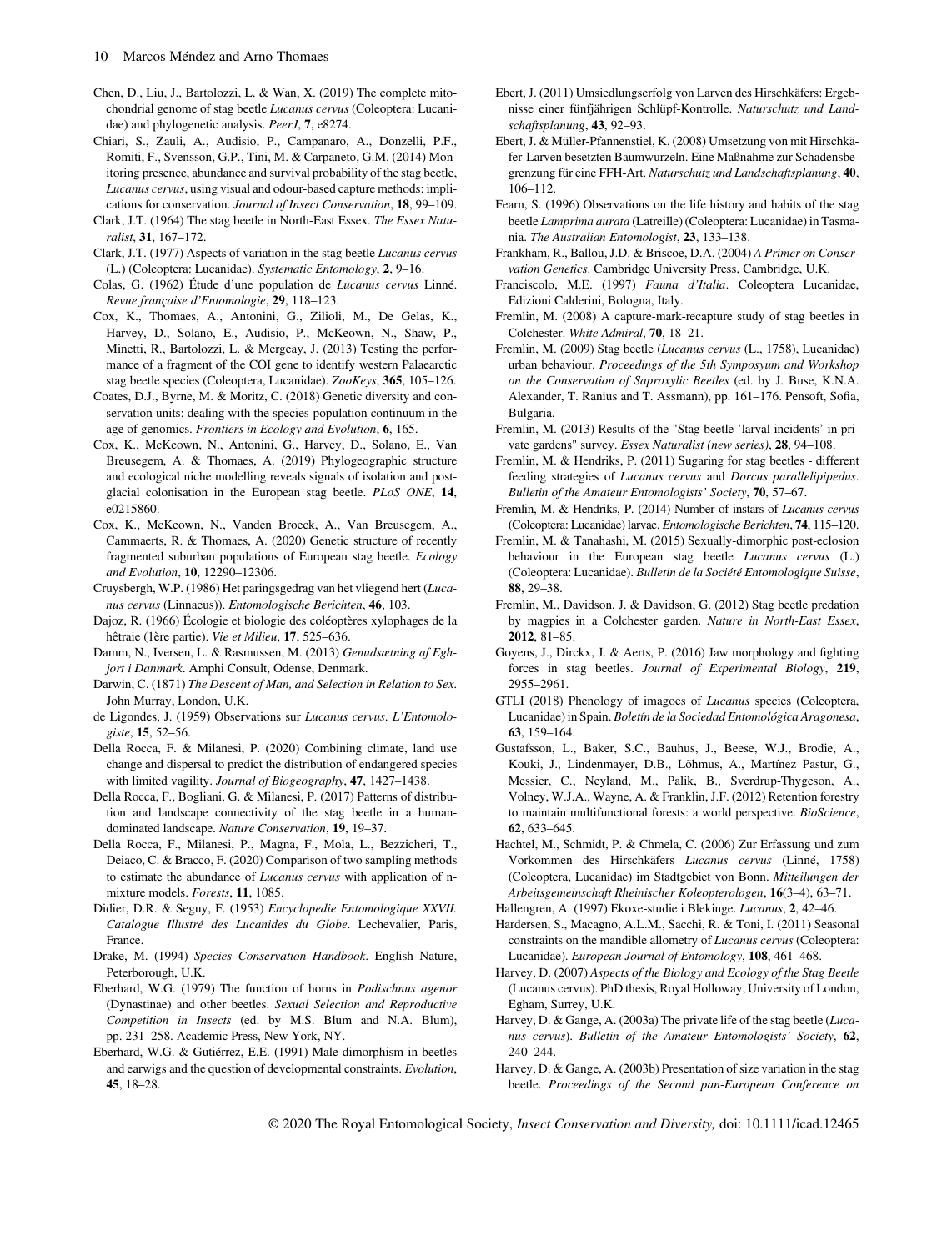Saproxilic Beetles, p. 2. People's Trust for Endangered Species, London, U.K.

- Harvey, D.J. & Gange, A.C. (2006) Size variation and mating success in the stag beetle, Lucanus cervus. Physiological Entomology, 31, 218–226.
- Harvey, D.J. & Gange, A.C. (2011) The stag beetle: a collaborative conservation study across Europe. Insect Conservation and Diversity,  $4, 2-3$
- Harvey, D., Gange, A.C., Hawes, C.J., Rink, M., Abdehalden, M., Al Fulaij, N., Asp, T., Ballerio, A., Bartolozzi, L., Brustel, H., Cammaerts, R., Carpaneto, G.M., Cederberg, B., Chobot, K., Cianferoni, F., Drumont, A., Ellwanger, G., Ferreira, S., Grosso-Silva, J.M., Gueorguiev, B., Harvey, W., Hendriks, P., Istrate, P., Jansson, N., Jelaska, L.Š., Jendek, E., Jovic, M., Kervyn, T., Krenn, H.W., Kretschmer, K., Legakis, A., Lelo, S., Moretti, M., Merkl, O., Palma, R.M., Neculiseanu, Z., Rabitsch, W., Merino Rodríguez, S., Smit, J.T., Smith, M., Sprecher-Uebersax, E., Telnov, D., Thomaes, A., Thomsen, P.F., Tykarski, P., Vrezec, A., Werner, S. & Zach, P. (2011a) Bionomics and distribution of the stag beetle, Lucanus cervus (L.) across Europe. Insect Conservation and Diversity, 4, 23–38.
- Harvey, D., Hawes, C.J., Gange, A.C., Finch, P., Chesmore, D. & Farr, I. (2011b) Development of non-invasive monitoring methods for larvae and adults of the stag beetle, Lucanus cervus. Insect Conservation and Diversity, 4, 4–14.
- Harz, K. (1957) Über das Eingraben der Hirschkäfer, Lucanus cervus (L.) (Col., Lucanidae). Nachrichtenblatt des Bayerischer Entomologer, 3, 22–23.
- Hawes, C.J. (2000) The stag beetle, Lucanus cervus L. (Coleoptera: Lucanidae): a hypothesis for its distribution in Suffolk. Transactions of the Suffolk Naturalists' Society, 36, 65–71.
- Hawes, C.J. (2005) The stag beetle Lucanus cervus (L.) (Coleoptera: Lucanidae) in the county of Suffolk (England): distribution and monitoring. Proceedings of the 3rd Symposium and Workshop on the Conservation of Saproxylic Beetles Riga/Latvia, 07th-11th July 2004. Entomological Society of Latvia, Riga, pp. 51–67.
- Hawes, C.J. (2008) The stag beetle Lucanus cervus (Linnaeus, 1758) (Coleoptera: Lucanidae): a mark-release-recapture study undertaken in one United Kingdom residential garden. Revue d'Ecologie: la Terre et la Vie, 10, 139–146.
- Hawes, C. (2009a) The stag beetle some aspects of larval ecology. White Admiral, 73, 20–23.
- Hawes, C.J. (2009b) Radio-telemetric monitoring of stag beetles Lucanus cervus L. (Coleoptera: Lucanidae) at two sites in the United Kingdom: limited dispersal and its implications for conservation. Second meeting of the European Stag Beetle Group: Program and Abstracts (ed. by J.T. Smit), Naturalis Leiden, The Netherlands, p. 7.
- Hawes, C.J. (2013) Discovery of a micangium and associated yeasts in the stag beetle Lucanus cervus (Coleoptera: Lucanidae). White Admiral, 85, 22–23.
- Hawes, C.J. & Tanahashi, M. (2016) A brief review of mycangia and associated yeast symbionts in British stag beetles. Bulletin de la Société royale belge d'Entomologie, 152, 174–176.
- Hendriks, P. (2011) Der ondergrondse metamorfose van het vliegend hert. De Levende Natuur, 112(1), 26-28.
- Hendriks, P. & Méndez, M. (2018) Larval feeding ecology of the stag beetle Lucanus cervus (Coleoptera: Lucanidae). Entomologische Berichten, 78, 205–217.
- Hendricks, P. & van der Ploeg, E. (2006) Behoud van het vliegend hert. Vakblad Natuur, Bos & Landschap, 5(3), 9–12.
- Horák, J. (2010) Roháč obecný (Lucanus cervus) v Pardubickém kraji: historie, současný stav a ohroženos. Východočeský sbornik Prírodovědný, 17, 177-186.
- Horion, A. (1958) Faunistik der Mittleeuropäischen Käfer, Band VI: Lamellicornia (Scaabaeidae-Lucanidae). Komissionverlag Buchdruckerei Aug, Feyel, Überlingen, Germany.
- Houard, X., Mériguet, B. & Merlet, F. (2012) Le lucane cerf-volant: premiers résultats de cette opération participative. Insectes, 165(2), 13–16.
- Huang, J.P. (2014) Modeling the effects of anthropogenic exploitation and climate change on an endemic stag beetle, Lucanus miwai (Lucanidae), of Taiwan. Journal of Asia-Pacific Entomology, 17, 423–429.
- Huang, T.-I. (2018) Diversity and ecology of stag beetles (Lucanidae). Saproxylic Insects: Diversity, Ecology and Conservation (ed. by M. D. Ulyshen), pp. 149–165. Springer, Berlin, Germany.
- Huxley, J.S. (1931) Relative growth of mandibles in stag-beetles (Lucanidae). Zoological Journal of the Linnean Society, 37, 675–703.
- Ingles, L.G. (1933) The succession of insects in tree trunks as shown by the collections from various stages of decay. Journal of Entomology and Zoology, 25, 57–59.
- JNCC (1995) Biodiversity: the UKSteering Group Report Vol. 2: Action Plans (Annex F and Annex G). JNCC, Peterborough, U.K.
- Jurc, M., Ogris, M., Pavlin, R. & Borkovic, D. (2008) Forest as a habitat of saproxylic beetles on Natura 2000 sites in Slovenia. Revue d'Écologie: la Terre et la Vie, 63, 53–66.
- Katušic, L., Jelaska, S.D. & Jelaska, L.S. (2017) Monitoring of saproxylic beetles in Croatia: following the path of the stag beetle. Nature Conservation, 19, 39–56.
- Kawano, K. (1989) Evolutionary mechanism of polymorphism in lucanid beetles. Evolutionary process through competition among males III. Gekkan-Mushi, 220, 16–21.
- Kietzka, G.J., Pryke, J.S. & Samways, M.J. (2015) Landscape ecological networks are successful in supporting a diverse dragonfly assemblage. Insect Conservation and Diversity, 8, 229–237.
- Klausnitzer, B. (1995) Die Hirschkäfer. Westarp Wissenschaften, Magdeburg, Germany.
- Knell, R.J., Pomfret, J.C. & Tomkins, J.L. (2004) The limits of elaboration: curved allometries reveal the constraints on mandible size in stag beetles. Proceedings of the Royal Society of London B, 271, 523–528.
- Kuzminski, R., Chrzanowski, A., Mazur, A., Rutkowski, P. & Gwiazdowicz, D.J. (2020) Distribution and habitat preferences of the stag beetle Lucanus cervus (L.) in forested areas of Poland. Scientific Reports, 10, 1043.
- Lai, J. & Shin-ping, K. (2008) For the Love of Rhinoceros and Stag Beetles, 2nd Edn. PSK, Taiwan.
- Lacroix, J.-P. (1962) Étude des populations de Lucanus cervus de la France méridionale. Annales de la Société entomologique de France (N. S.), 4, 233–243.
- Lacroix, J.-P. (1969) Contribution à l'étude des Lucanides. A propos de Lucanus cervus récoltés au Bois de Boulogne. L'Entomologiste, 25, 119–129.
- Lagarde, F., Corbin, J., Goujon, C. & Poisbleau, M. (2005) Polymorphisme et performances au combat chez les mâles de lucane cerfvolant (Lucanus cervus). Revue d'Écologie: La Terre et la Vie, 60, 127–137.
- le Sénéchal, R. (1901) Note sur un habitat particulier de la larve du Lucanus cervus. La Feuille des Jeunes Naturalistes 4eme. serie, 367, 190.
- Lindenmayer, D. & Burgman, M. (2005) Practical Conservation Biology. CSIRO, Collingwood, Australia.
- Lipinska, A.M. & Gołąb, M.J. (2008) Internet trade in Polish endangered species of butterflies, beetles and molluscs. Nature Conservation, 65, 79–87.
- Mader, D. (2009) Populationsdynamik, Ökologie und Schutz des Hirschkäfers (Lucanus cervus) im Raum um Heidelberg und Mannheim. Verlag Regionalkultur, Heidelberg, Germany.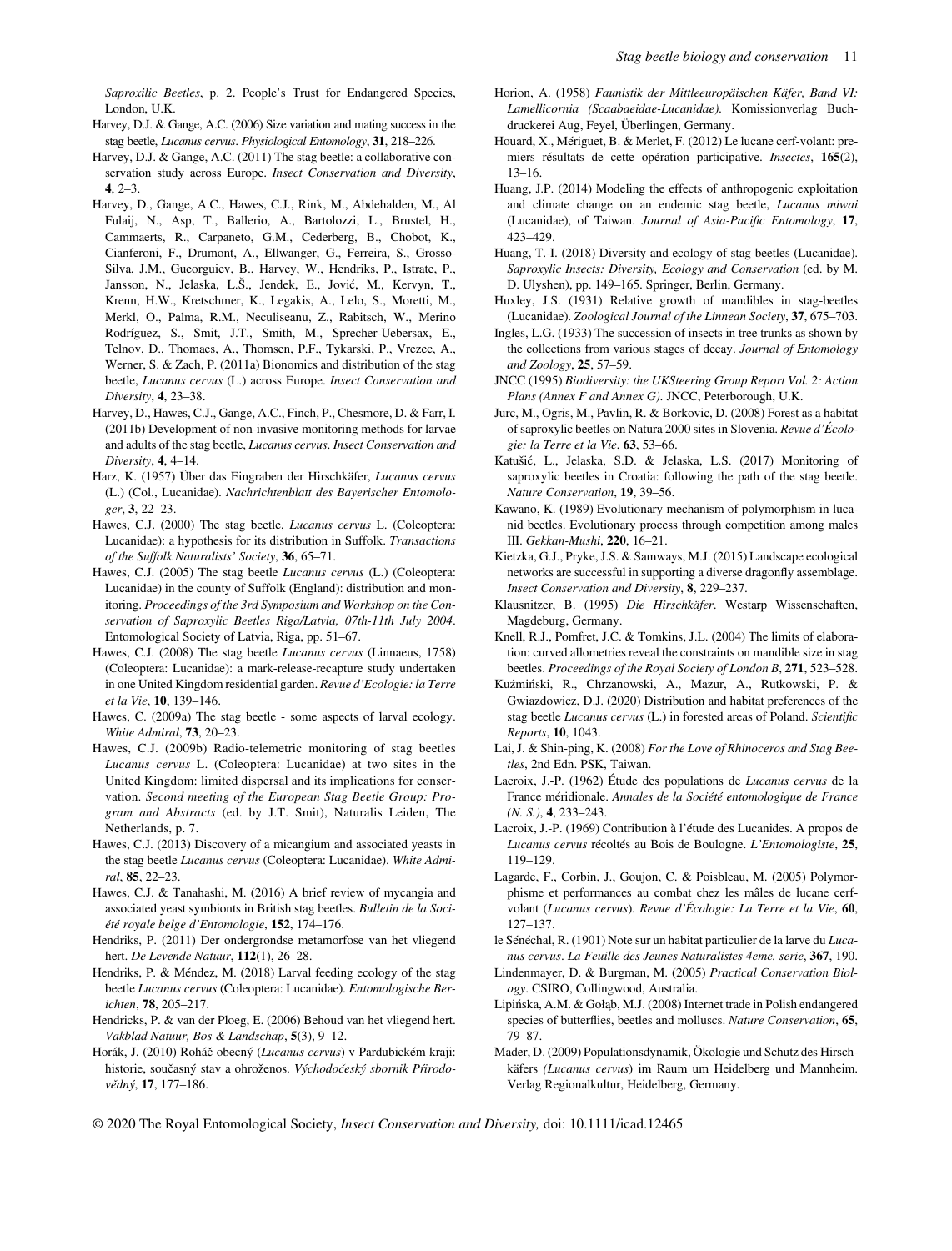- Maesano, M., Ottaviano, M., Lidestav, G., Lasserre, B., Matteucci, G., Mugnozza, G.S. & Marchetti, M. (2018) Forest certification map of Europe. iForest, 11, 526–533.
- Mal, N. (1972) Sur le polymorphisme antennaire d'une population provençale de Lucanus cervus. L'Entomologiste, 28, 161-167.
- Mamaev, B.M. (1960) Lucanid-larvae (Coleoptera) as destructors of decaying wood in the oak-groves of the European part of the USSR. Zoologiceschi Zhurnal, 39, 873–881.
- Mamaev, B.M. (1961) Activity of large invertebrates as one of the basic factors of natural disintegration of wood. Pedobiologia, 1, 38–52.
- Manu, N., Lotrean, N., Nicoara, R., Bodescu, F., Badiu, D.L. & Onete, M. (2017) Mapping analysis of saproxylic Natura 2000 beetles (Coleoptera) from the Prigoria-Bengeşti Protected Area (ROSCI0359) in Gorj County (Romania). Travaux du Muséum National d'Histoire Naturelle "Grigore Antipa", 60, 445–462.
- Margoulis, R. & Salafsky, N. (1998) Measures of Success: Designing, Managing, and Monitoring Conservation and Development Projects. Island Press, Washington, DC.
- Marie, P. (1959) Hivernage anormal d'un Lucanus cervus L. (Coléopt. Scarab.). L'Entomologiste, 15, 125–127.
- McKeown, N.J., Harvey, D.J., Healey, A.J.E., Skujina, I., Cox, K. & Gange, A.C. (2018) Isolation and characterization of the first microsatellite markers for the European stag beetle, Lucanus cervus (Coleoptera: Lucanidae). European Journal of Entomology, 115, 620–623.
- Melosik, I., Przewozny, M., Winnicka, K., Baraniak, E. & Staszak, J. (2018) Use of a genetically informed population viability analysis to evaluate management options for Polish populations of endangered beetle Cerambyx cerdo L. (1758) (Coleoptera, Cerambycidae). Journal of Insect Conservation, 22, 69–83.
- Méndez, M., Escudero, A., Iriondo, J.M. & Viejo, R.M. (2015) Demography gone wild in native species: four reasons to avoid the term "native invaders". Web Ecology, 14, 85–87.
- Méndez, M., de Jaime, C. & Alcántara, M.A. (2017) Habitat description and interannual variation in abundance and phenology of the endangered beetle Lucanus cervus L. (Coleoptera) using citizen science monitoring. Journal of Insect Conservation, 21, 907–915.
- Møller, A.P. (2002) Developmental instability and sexual selection in stag beetles from Chernobyl and a control area. Ethology, 108, 193–204.
- Mongue, A.J., Tsai, M.V., Wayne, M.L. & de Roode, J.C. (2016) Inbreeding depression in monarch butterflies. Journal of Insect Conservation, 20, 477–483.
- Moretti, M. & Sprecher-uebersax, E. (2004) Über das Vorkommen des Hirschkäfers Lucanus cervus L. (Coleoptera, Lucanidae) im Tessin: Eine Umfrage im Sommer 2003. Mitteilungen der Entomologischen Gesellschaft Basel, 54, 75–82.
- Morris, R.K.A. (1991) An exceptionally early date for the stag beetle Lucanus cervus L. Entomologist's Record and Journal of Variation, 103, 106.
- Muzik, F. (1912) Kann Lucanus cervus L. auch überwintern? Zeitschrift für wissenschaftliche Insektenbiolgie, 8, 189.
- New, T.R. (2005) 'Inordinate fondness': a threat to beetles in south east Asia? Journal of Insect Conservation, 9, 147–150.
- New, T.R. (2009) Insect Species Conservation. Cambridge University Press, Cambridge, U.K.
- Nieto, A. & Alexander, K.N.A. (2010) European Red List of Saproxylic Beetles. Publications Office of the European Union, Luxembourg.
- Oates, M.R. & Warren, M.S. (1990) A Review of Butterfly Introductions in Britain and Ireland. Report for the Joint Committee for the Conservation of British Insects. WWF, Godalming, U.K.
- Otte, D. & Stayman, K. (1979) Beetle horns: some patterns in functional morphology. Sexual Selection and Reproductive Competition in

Insects (ed. by M.S. Blum and N.A. Blum), pp. 259–292. Academic Press, New York, NY.

- Owen, J.A. (1992) Lucanids in the garden. Entomologist's Record and Journal of Variation, 104, 326.
- Palm, T. (1959) Die Holz- und Rinden-Käfer der Süd- und Mittelschwedischen Laubbäume. Opuscula Entomologica, 16,1–374.
- Palmer, T.J. (1978) A horned beetle which fights. Nature, 274, 583–584.
- Parker, A. (2019) Curing with creepy crawlies: a phenomenological approach to beetle pendants used in Roman magical and medicinal practice. Theoretical Roman Archaeology Journal, 2, 1.
- Paulian, R. (1959) Faune de France. 63. Coléoptères Scarabéides, 10th Edn. Lechevalier, Paris, France.
- Paulian, R. (1988) Biologie des Coléoptères. Lechevalier, Paris, France. Paulian, R. & Baraud, J. (1982) Faune des Coléoptères de France
- II. Lucanoidea et Scarabaeoidea. Lechevalier, Paris, France.
- Pawłowski, J. (1961) Próchnojady blaszkoroźne w biocenozie leśnej Polski. Ekologia Polska Ser A., 9, 355–437.
- Pearce-Kelly, P., Jones, R., Clarke, D., Walker, C., Atkin, P. & Cunningham, A.A. (1998) The captive rearing of threatened Orthoptera: a comparison of the conservation potential and practical considerations of two species' breeding programmes at the Zoological Society of London. Journal of Insect Conservation, 2, 201–210.
- Percy, C., Bassford, G., Keeble, V. & Robb, C. (2000) Findings of the 1998 National Stag Beetle Survey. People's Trust for Endangered Species, London, U.K.
- Pfaff, S. (1989) Der Hirschkäfer im Komposthaufen (Coleoptera, Lucanidae). Entomologischer Verein Apollo, 10, 31–32.
- Radnai, F. (1995) Un élevage de "cerf volant" Lucanus cervus Linné, 1758 (Coleoptera, Lucanidae). Insectes, 98, 9–12.
- Rink, M. (2006) Der Hirschkäfer Lucanus cervus in der Kulturlandschaft: ausbreitungsverhalten, Habitatnutzung und Reproduktionsbiologie im Flusstal. PhD Thesis, University of Koblenz-Landau, Alf, Germany.
- Rink, M. & Sinsch, U. (2006) Habitatpräferenzen des Hirschkäfers Lucanus cervus(Linnaeus, 1758) in der Kulturlandschaft - eine methodenkritische Analyse (Coleoptera: Lucanidae). Entomologische Zeitschrift, 116, 228–234.
- Rink, M. & Sinsch, U. (2007) Radio-telemetric monitoring of dispersing stag beetles: implications for conservation. Journal of Zoology, 272, 235–243.
- Rink, M. & Sinsch, U. (2008a) Bruthabitat und Larvalentwicklung des Hirschkäfers Lucanus cervus (Linnaeus, 1758) (Coleoptera: Lucanidae). Entomologische Zeitschrift, 118, 229–236.
- Rink, M. & Sinsch, U. (2008b) Geschlechtsspezifisches Fortpflanzungsverhalten des Hirschkäfers (Lucanus cervus). Mainzer Naturwissenschaftliches Archiv, 46, 195–210.
- Rink, M. & Sinsch, U. (2011) Warm summers negatively affect duration of activity period and condition of adult stag beetles (Lucanus cervus). Insect Conservation and Diversity, 4, 15–22.
- Romiti, F. (2017) Eco-ethological studies and biometrical analysis on Lucanus cervus (Linnaeus, 1758). Ph D thesis, University Roma Tre, Rome, Italy.
- Romiti, F., Tini, M., Redolfi de Zan, L., Chiari, S., Zauli, A. & Carpaneto, G.M. (2015) Exaggerated allometric structures in relation to demographic and ecological parameters in Lucanus cervus (Coleoptera: Lucanidae). Journal of Morphology, 276, 1193–1204.
- Romiti, F., Redolfi de Zan, L., Piras, P. & Carpaneto, G.M. (2016) Shape variation of mandible and head in Lucanus cervus (Coleoptera: Lucanidae): a comparison of morphometric approaches. Biological Journal of the Linnean Society, 120, 836–851.
- Romiti, F., Redolfi De Zan, L., Rossi de Gasperis, S., Tini, M., Scaccini, D., Anaclerio, M. & Carpaneto, G.M. (2017) Latitudinal cline in weapon allometry and phenology of the European stag beetle. Nature Conservation, 19, 57–80.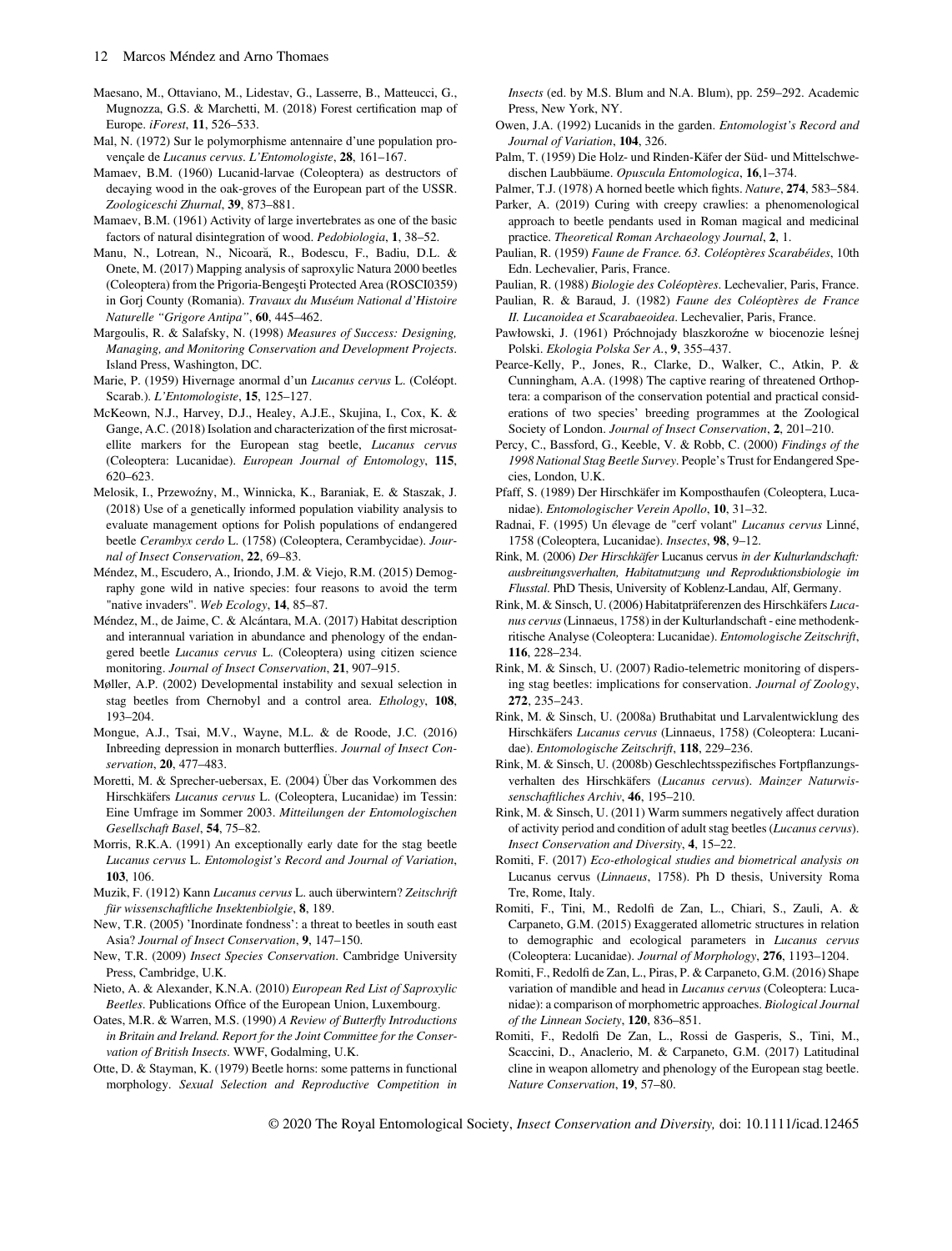- Roubal, J. (1912) Lucanus cervus L. kann auch in freier Natur überwintern. Zeitschrift für wissenschaftliche Insektenbiolgie, 8, 386.
- Samways, M.J. (1994) Insect Conservation Biology. Chapman & Hall, London, U.K.
- Samways, M.J. (2005) Insect Diversity Conservation. Cambridge University Press, Cambridge, U.K.
- Samways, M.J. (2019) Insect Conservation: A Global Synthesis. CABI, Wallingford, U.K.
- Samways, M.J., McGeoch, M.A. & New, T.R. (2010) Insect Conservation: A Handbook of Approaches and Methods. Oxford University Press, Oxford, U.K.
- Saint-Etienne, C. (1970) Le cycle du cerf-volant (Lucanus cervus). Imago, 1, L1–L2.
- Scaccini, D. & Anaclerio, M. (2016) Lucanus cervus (Coleoptera: Lucanidae) sampling during its flight period in Northern Italy: data from an ongoing survey in an oak forest. Bulletin de la Société royale belge d'Entomologie, 152, 163–167.
- Scherf, H. (1985) Beitrag zur Kenntnis der Famille Lucanidae (Coleoptera) im Vogelsberg, ihrer Bionomie und Ökologie. Beiträge zur Naturkunde in Osthessen, 21, 175–188.
- Schut, D., van der Aa, B., Loonen, E. & Krekels, R. (2014) Telemetrisch Onderzoek Vliegend Hert op de Sint-Jansberg: Onderzoek naar Dispersie en Habitatgebruik. Naturbalans-Limes Divergens BV/- Natuurmonumenten, Nijmegen/Mook, The Netherlands.
- Shaw, M.R. (2006) Habitat considerations for parasitic wasps (Hymenoptera). Journal of Insect Conservation, 10, 117–127.
- Shaw, M.R. & Hochberg, M.E. (2001) The neglect of parasitic Hymenoptera in insect conservation strategies: the British fauna as a prime example. Journal of Insect Conservation, 4, 253–263.
- Siitonen, J. (2001) Forest management, coarse woody debris and saproxylic organisms: Fennoscandian boreal forests as an example. Ecological Bulletins, 49, 11–41.
- Silva, D.P., Andrade, A.F.A., Oliveira, J.P.J., Morais, D.M., Vieira, J.E. A. & Engel, M.S. (2019) Current and future ranges of an elusive North American insect using species distribution models. Journal of Insect Conservation, 23, 175–186.
- Simandl, J. (1993) The spatial pattern, diversity and niche partitioning in xylophagous beetles (Coleoptera) associated with Frangula alnus Mill. Acta Oecologica, 14, 161–171.
- Siva-Jothy, M.T. (1987) Mate securing tactics and the cost of fighting in the japanese horned beetle, Allomyrina dichotoma L. (Scarabaeidae). Journal of Ethology, 5, 165–172.
- Smit, J. (2005) Het vliegend hert. Argus, 2, 21–23.
- Smith, M. (2003) National Stag Beetle Survey 2002. People's Trust for Endangered Species, London, U.K.
- Smith, M. (2011) Great Stag Hunt III. National Stag Beetle Survey 2006- 2007. People's Trust for Endangered Species, London, U.K.
- Snegin, E.A. (2011) Assessment of viability of populations of a stagbeetle Lucanus cervus L., 1758 in forest-steppe landscape. Euroasian Entomological Journal, 10, 137–142.
- Snegin, E.A. (2014) Analysis of gene flow between generations of various years in population of stag beetle (Lucanus cervus L.) based on RAPD and ISSR DNA markers. Research Journal of Pharmaceutical Biological and Chemical Sciences, 5, 1520–1524.
- Snegin, E.A., Snegina, E.A., Adamova, V.V., Barkhatov, A.S., Petrova, T.A. & Gorbacheva, A.A. (2017) Ecological aspects of multi-locus variability of DNA markers in animals. International Journal of Green Pharmacy, 11(Suppl), S615–S619.
- Solano, E., Thomaes, A., Cox, K., Carpaneto, G.M., Cortellessa, S., Baviera, C., Bartolozzi, L., Zilioli, M., Casiraghi, M., Audisio, P. & Antonini, G. (2016) When morphological identification meets genetic data: the case of Lucanus cervus and L. tetraodon (Coleoptera,

Lucanidae). Journal of Zoological Systematics and Evolutionary Research, 54, 197–205.

- Soutinho, J.G., Carvalho, J., Moreira-Pinhal, T., Gonçalves, A.-R., Rego, C., Ceia, H., Fonseca, C. & Matos, M. (2017) Vacaloura.pt Rede de monitorização da vaca-loura em Portugal: balanço do primeiro ano de ação. Lucanus, 1, 346-365.
- Spooner, B.M. (1992) Emergence dates of stag beetles (Lucanus cervus L.) in Surrey. Entomologist's Record and Journal of Variation, 104, 329–330.
- Sprecher-Uebersax, E. (1995) Die Hirschkäfer der Region Basel. Mitteilungen der Schweizerische Entomologische Gesellschaft, 68, 235–236.
- Sprecher-Uebersax, E. (2001) Studien zur Biologie und Phänologie des Hirschkäfers im Raum Basel, mit Empfehlungen fon Schutzmassnahmen zur Erhaltung und Förderung des Bestandes in der Region (Coleoptera: Lucanidae, Lucanus cervus L.). PhD thesis, University of Basel, Basel, Switzerland.
- Sprecher-Uebersax, E. (2008) The stag beetle Lucanus cervus (Coleoptera, Lucanidae) in art and mythology. Revue d'Écologie: la Terre et la Vie, 63, 145–151.
- Sprecher-Uebersax, E. & Durrer, H. (1998a) Über das Vorkommen der Hirschkäfer in der Region Basel. Mitteilungen der Entomologische Gesellschaft Basel, 48, 142–166.
- Sprecher-Uebersax, E. & Durrer, H. (1998b) Untersuchungen zum Stridulationsverhalten der Hirsckäfer-Larven (Lucanus cervus L.) (Coleoptera: Lucanidae). Mitteilungen der Schweizerischen Entomologischen Gesellschaft, 71, 471–479.
- Sprecher-Uebersax, E. & Durrer, H. (2001) Verhaltensstudien beim Hirschkäfer mittels Telemetrie und Videoaufzeichnungen. Mitteilungen der Naturforschende Gesellschaften beider Basel, 5, 161–182.
- Tanahashi, M. & Togashi, K. (2009) Interference competition and cannibalism by Dorcus rectus (Motschulsky) (Coleoptera: Lucanidae) larvae in the laboratory and field. The Coleopterists Bulletin, 63, 301–310.
- Tanahashi, M. & Fremlin, M. (2013) The mystery of the lesser stag beetle Dorcus parallelipipedus (L.) (Coleoptera: Lucanidae) mycangium yeasts. Bulletin of the Amateur Entomologists' Society, 72, 146–152.
- Tanahashi, M., Kubota, K., Matsushita, N. & Togashi, K. (2010) Discovery of mycangia and the associated xylose-fermenting yeasts in stag beetles (Coleoptera: Lucanidae). Naturwissenschaften, 97, 311–317.
- Tanahashi, M., Ikeda, H. & Kubota, K. (2018) Elementary budget of stag beetle larvae associated with selective utilization of nitrogen in decaying wood. The Science of Nature, 105, 33.
- Thomas, J.A., Simcox, D.J. & Clarke, R.T. (2009) Successful conservation of a threatened Maculinea butterfly. Science, 325, 80-83.
- Thomaes, A. (2009) A protection strategy for the stag beetle (Lucanus cervus, (L., 1758), Lucanidae) based on habitat requirements and colonisation capacity. Proceedings of the 5th Symposium and Workshop on the Conservation of Saproxylic Beetles (ed. by J. Buse, K.N.A. Alexander, T. Ranius and T. Assmann), pp. 149–160. Pensoft, Sofia, Bulgaria.
- Thomaes, A. & Camps, P. (2016) Is the major-minor male dimorphism of the stag beetle (Lucanus cervus) explained by a weaponry and wing investment trade off? Bulletin de la Société royale belge d'Entomologie, 152, 152–156.
- Thomaes, A., Kervyn, T. & Maes, D. (2008a) Applying species distribution modelling for the conservation of the threatened saproxylic stag beetle (Lucanus cervus). Biological Conservation, 141, 1400–1410.
- Thomaes, A., Kervin, T., Beck, O. & Cammaerts, R. (2008b) Distribution of Lucanus cervus (Coleoptera: Lucanidae) in Belgium: surviving in a changing landscape. Revue d'Écologie: la Terre et la Vie, 10, 147–152.